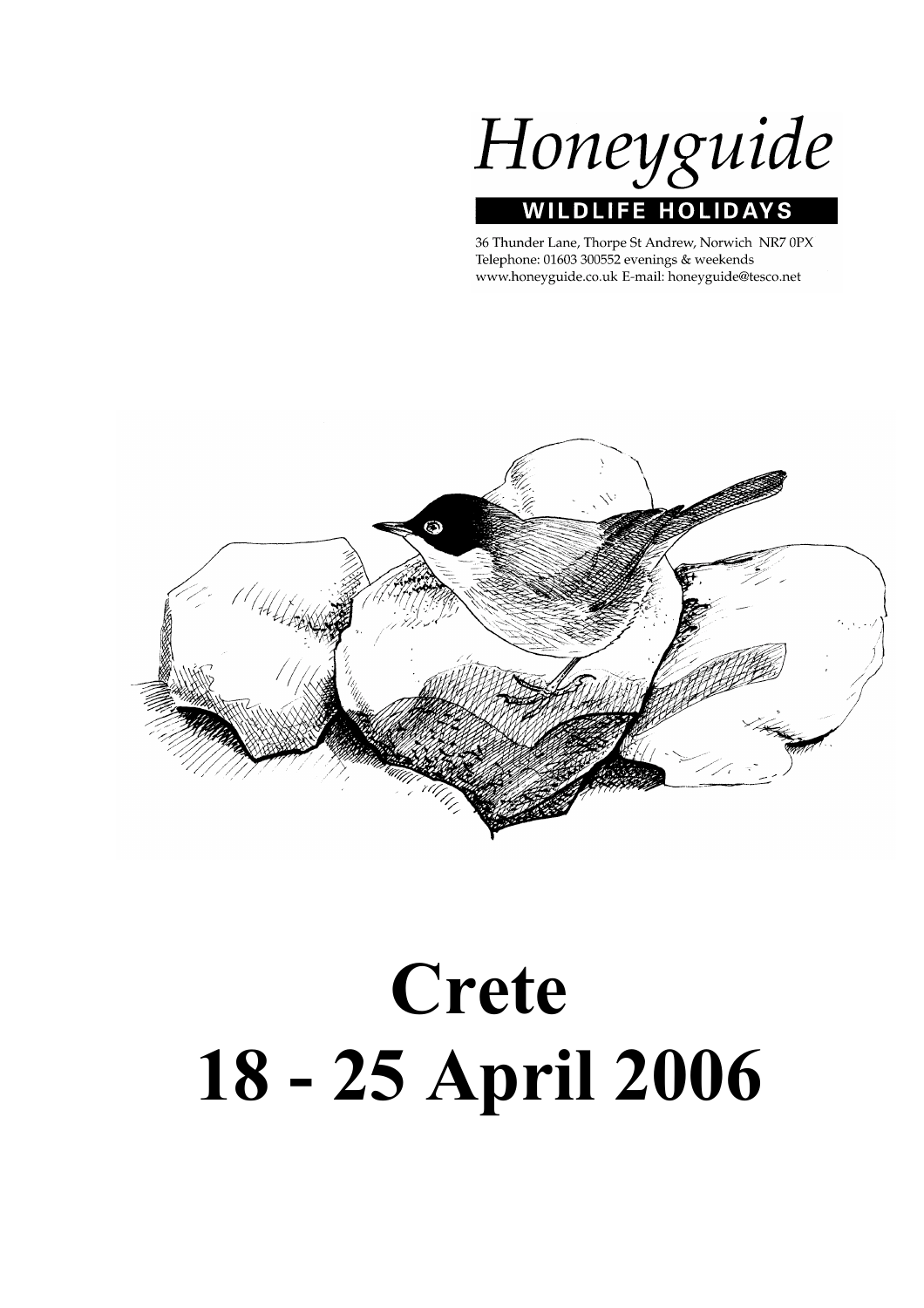**Crete** 18 - 25 April 2006

**Participants** Shevaun Mendelsohn David Nind

Elaine Mills

Susan Welsh

Geoff Firth Angela Shoulder

Gill Cole

David Jones

Ron Fitton Valerie Appleyard

Lyn Guy

Carol Jeffrey

Leaders Chris Durdin Robin Hamilton Rachel Hamilton

Report by Robin and Rachel Hamilton

*Illustrations by Rob Hume. Front cover: Sardinian warbler*

As with all Honeyguide holidays, £25 of the price of the holiday was put towards a conservation project, in this case for the lammergeier project of the Hellenic Ornithological Society (HOS), which is based in Athens but whose work covers the whole of Greece and its islands. The conservation contribution this year of £25 per person was supplemented by gift aid through the new Honeyguide Wildlife Charitable Trust, rounded up to a total of  $\epsilon$ 520 (£371). This brings Honeyguide's total contributions to HOS since the first Honeyguide holiday in Crete in 1995 to £5,690. Information on the lammergeier project is at is at http://www.ornithologiki.gr/en/lib/engypbar.htm

The total conservation contributions through Honeyguide since 1991 was at £42,235 (roughly €59,100) at the end of summer 2006.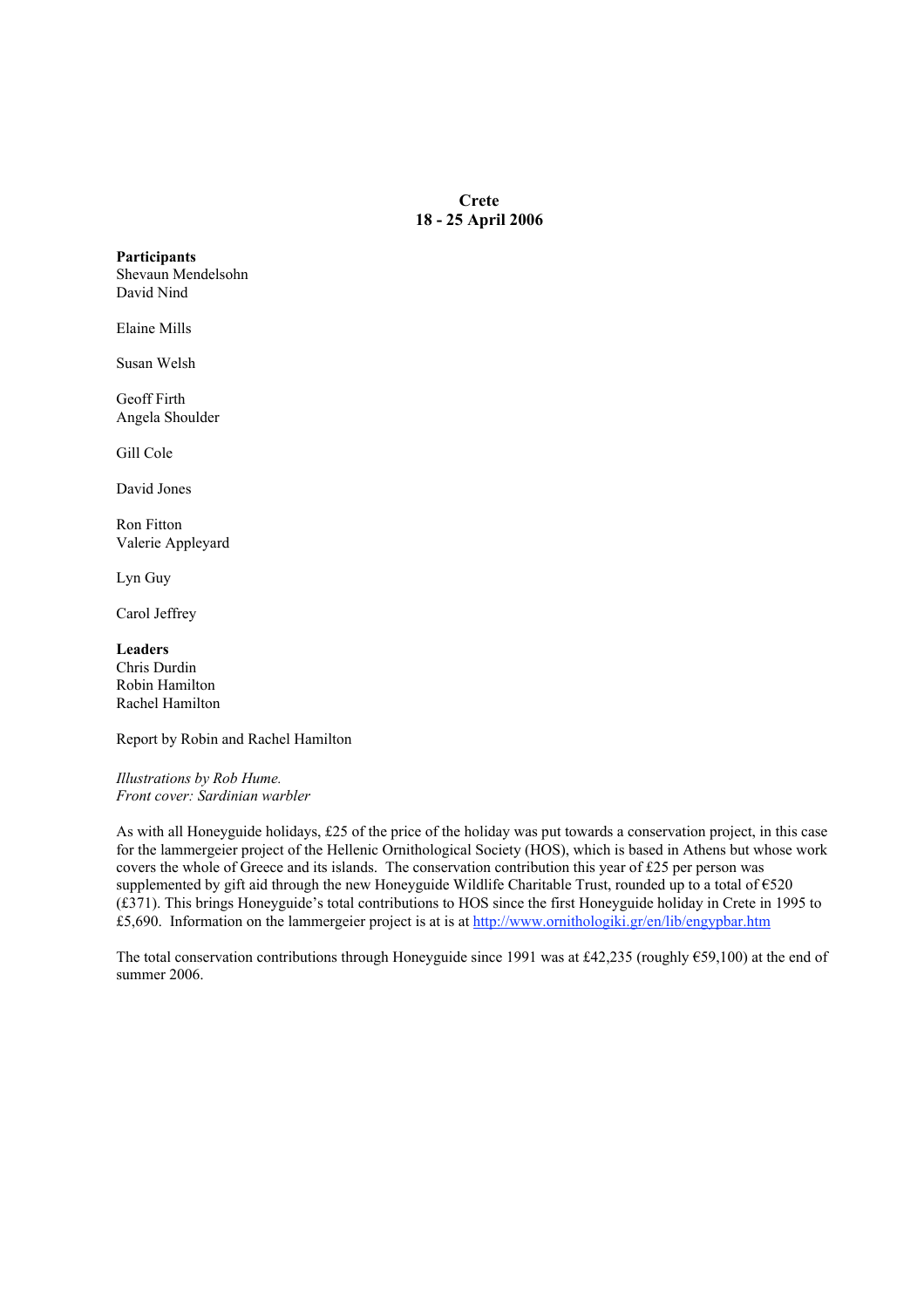# Crete 18 – 25 April 2006

#### Tuesday 18 April: Arriving in Crete.

We began our Cretan holiday in two separate parties, one flying from Manchester and the other from Gatwick and the flight times meant that we didn't finally meet until we had all arrived at Plakias. The Manchester group landed in Heraklion on a fine, hot afternoon. Their first impressions – of golden hillsides covered in Jerusalem sage, road verges decorated with the statuesque giant fennel, distant black specks of large raptors, snow-capped mountain peaks – remained in waiting for the Gatwick party. They arrived late in the afternoon, just as the sun was setting. A couple of swifts and a group of yellow-legged gulls were a taste of the pleasures to come but the evening quickly darkened and by the time the minibus hire formalities had been completed, darkness was falling and the drive to Plakias left the landscape to the imagination. Dinner at a delightful taverna on the seafront was the setting for the final meeting of the two groups, introductions all round and the first brief outline of the plans for the week.

## Wednesday 19 April: Plakias and the walk to Mirthios.

We decided that a leisurely start to the day would be appropriate after our late night. We were welcomed at breakfast by Anne-Marie who, with her Greek husband George, is our host at the Hotel Sofia. The plan was for a day of local exploration and no driving. The village of Plakias is clustered around the mouth of a tiny river, entering the sea in a classically beautiful south-facing bay. We set off through the village and had a glimpse of the sea. Swallows and Italian sparrows twittered from the telegraph wires and flew in and out of nest sites under the eaves. Two distant, leisurely buzzards passed in front of the hillside and we turned left, away from the sea and up the valley behind the village. We stopped at a patch of waste ground to have a quick look at some of the commonest flowers and insects. Southern speckled woods and clouded yellows fluttered over the crown daisies, corn marigolds, pitch trefoil and cock's-comb sainfoin. We passed big stands of the giant reed *Arundo donax* with a Cetti's warbler shouting explosively at us from deep in the thicket of willow behind. Olive groves were home to calling great tits, chaffinches and greenfinches and, when the path opened out, the banks were brilliant with Jerusalem sage, Bermuda buttercup, poppies and viper's bugloss. A curious rather stick insect-like grasshopper attracted our attention in some long grass: *Acrida ungarica* – the nosed grasshopper. Tawny mining bees were active on the dry sandy banks where we also found patches of the charming lobelia-like tiny endemic *Solenopsis minuta* ssp*. annua*. Climbing steeply uphill, we enjoyed the views unfolding behind us and two good shouts of 'golden oriole', first from Val and Ron and then from David J ensured that everyone saw one or other of these colourful birds. There were other insects active in the sunshine: holly blues and large whites, violet carpenter bees, fire bugs, flower chafers and red-winged grasshoppers. An Egyptian locust lurked on a fence and allowed us to gaze into its striped eyes. At the edge of the next village, Mirthios, the powerful and evocative scent of orange and lemon trees was all round us and we were glad to arrive at our lunch destination: the aptly named taverna – *Panorama*.

The village of Mirthios is dramatically perched on the hillside with astounding views in all directions. Our large party was soon welcomed and a table was found for us all out on the covered terrace. Drinks and a delicious menu occupied us for a while and then we could take stock of our surroundings. The sea of Plakias bay glistened in the distance; Italian sparrows were mating on the wires; swallows and martins flew in and out of their nests in the cottage roofs; buzzards drifted across the distant hillside. Mirthios had another secret gem for us too – a fabulous jewellery shop, which set a bit of a surprise pattern for the whole week!

We made a leisurely return to Plakias, with the opportunity for special interests to be followed. We admired the wonderful massive and ancient pollard olive trees, their aged trunks assuming gaunt and dramatic shapes. The ground beneath the olive trees was covered in nets to assist the harvesting process. In a corner of an olive grove we stopped to admire a magnificent clump of the beautiful, misty blue spires of the Cretan endemic – another member of the bellflower family – Cretan wall lettuce *Petromarula pinnata*. Goldfinches twittered from the olive trees; we watched four hooded crows and a party of alpine swifts and then two bee-eaters flew up the valley off the sea. A tired looking purple heron flew across ahead of us and we identified a distant griffon vulture taking command of some erratic air currents. Down by the bridge, a common sandpiper was bobbing about among the logs and stones and we added collared dove to the day's tally of birds.

When we arrived back in Plakias there was still a little time before we needed to get ready for the evening meal so we strolled along the coast road to the west to meet at close quarters one of the most abundant and striking of the Cretan endemics, shrubby sainfoin or Cretan ebony, *Ebanus cretica*. Far from being related to ebony, this is a shrubby member of the pea family with silky heads of deep pink flowers. Though it is only found in Crete, it is very abundant there and grows in spectacular crimson drifts across the hillsides. We got back to the hotel in time for a drink and a shower and then met in the dining room at the hotel to review and record the day's activities and sightings before setting off into the village to enjoy a marvellous taverna dinner. The village was still wide awake when we left the taverna and we were amazed to find another astonishingly high quality jewellery shop still open – though, for the moment, everyone managed to keep their credit cards under control.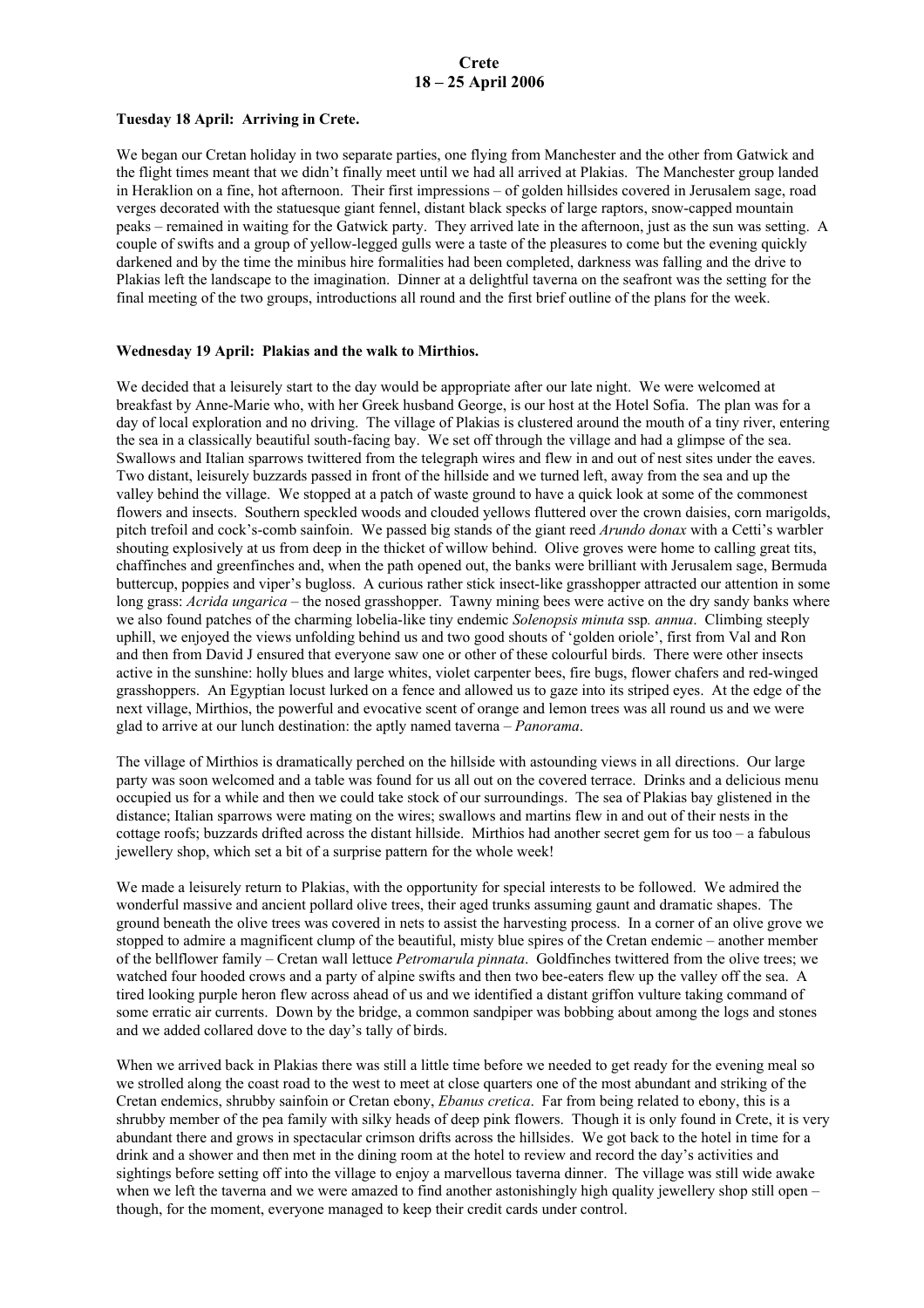# Thursday 20 April: Kourtaliotiko Gorge and Kedhros Foothills, Spili.

It was bright and clear for our early walk. While we assembled on the hotel steps, we watched the activities of the Italian sparrows that were nesting in the roof opposite. We walked along the beach towards the mouth of the little river and watched three common sandpipers flying ahead of us along the beach, and a distant white wagtail. Up on the side of the road three crested larks were feeding in the dried mud and gave us an opportunity for an excellent view. Then a blue-headed wagtail appeared nearby and was joined by two more, flying together up onto a halffinished building.

After breakfast we drove inland along the route we had taken on the way there – some of us on that occasion in the dark. The hills soon rise on either side and the road enters the Kourtaliotiko Gorge, one of several that cut through the central massif on its southern flank. We parked in a lay-by; immediately we could hear the song of a male blue rock thrush and tracked him down to a conspicuous song-post on a rock above our heads. Crag martins were flying about, visiting their nests plastered into crevices in the rock faces. A very smart black-eared wheatear showed itself well and the tantalizing movement of a small bird obscured in the bushes eventually resolved itself into nothing more exciting than a wren! There were griffon vultures overhead; several rock doves flew purposefully across the valley, low down among the trees; presumably they were nesting nearby. A male stonechat delighted us with a fine view as he perched on top of a bush of spiny spurge and then treated us to a very pretty song flight. We watched in admiration as a family of feral goats nimbly negotiated the cliff ledges.

A short drive further on, a second lay-by serves a flight of steps which lead down to a little chapel near the bottom



of the gorge. We parked, and found ourselves very close to several griffon vultures, some of which were on the nest and had well grown young. It was entertaining to watch them and to watch the unwelcome attentions of some of the other larger birds: 2 ravens, 9 jackdaws and 2 kestrels. We were able to get the telescopes on another excellent blue rock thrush in good light. As we walked along the road we were intrigued to find a number of plants of one of the island's several dodder species (in this case, given what they were parasitising, probably *Cuscuta epithymum*) practically overwhelming plants of Mediterranean thyme and making it look as though someone had emptied a pan of vermicelli over them. The stone steps lead down the

steep hillside into the gorge. Here, among the rocks and the bushes of spiny spurge and thorny burnet is a perfect natural rock garden: little clusters of white or palest pink Cretan cyclamen, trailing strands of mallow-leaved bindweed, splashes of pure white turban buttercup, cushions of pink *Ricotia*, like tiny honesty. Beside the chapel there is a good-sized tree of *Styrax,* with its astonishingly fragrant white flowers and, over the river, a large straggly clump of the very un-comfrey-looking Cretan gorge comfrey, hanging perilously under an overhang. Climbing back up the steps, some of the group found a good specimen of a Cretan festoon, a brightly coloured and spectacular butterfly – always good to see.

We headed on up the gorge, keeping a watch out all the time for lammergeiers, always a possibility here but never a certainty. We turned off the main road to take a short cut to Spili and stopped at the top of the hill with a wonderful view back down the gorge. Then we carried on through very pretty rolling countryside and tiny hamlets to the little town of Spili, and our lunch-stop. Spili is rather geared to tourists and known for embroidered linens and lace, so it was a useful hunting ground for souvenirs and presents (including earrings). We separated to find lunch, some experimenting with the local fast food, the *gyros*, meat rotating like a doner kebab – very tasty. After lunch we gathered in the fountain square for coffee and then returned to the minibuses for the last destination of the day.

The reputation of the site known to British botanists as 'Spili Bumps', in the foothills of Mount Kedhros, had reached us and there was a considerable amount of anticipation in the party. The landscape is all very pretty, with a group of little rocky hills set in an area of mixed agricultural land. We quickly identified the songs of woodlark, blackcap and corn bunting, and they accompanied us all afternoon. Geoff and Angela caught the call of a quail and, with some attentive listening, the rest of the group heard it too. We all had a lovely view of a woodchat shrike silhouetted on the top of a thorn bush.

We decided to take a short cut to the first of the rocky hillocks which involved a little tight-rope-walking along a fallen log, but immediately we had arrived, the explanation for Spili's reputation became clear: you could not take a step without treading on flowers, and particularly orchids. The botanists were in heaven. Some species were there in extraordinary profusion: *Orchis boryi*, *O. italica* and *O. pauciflora*. Others were fewer and caused excitement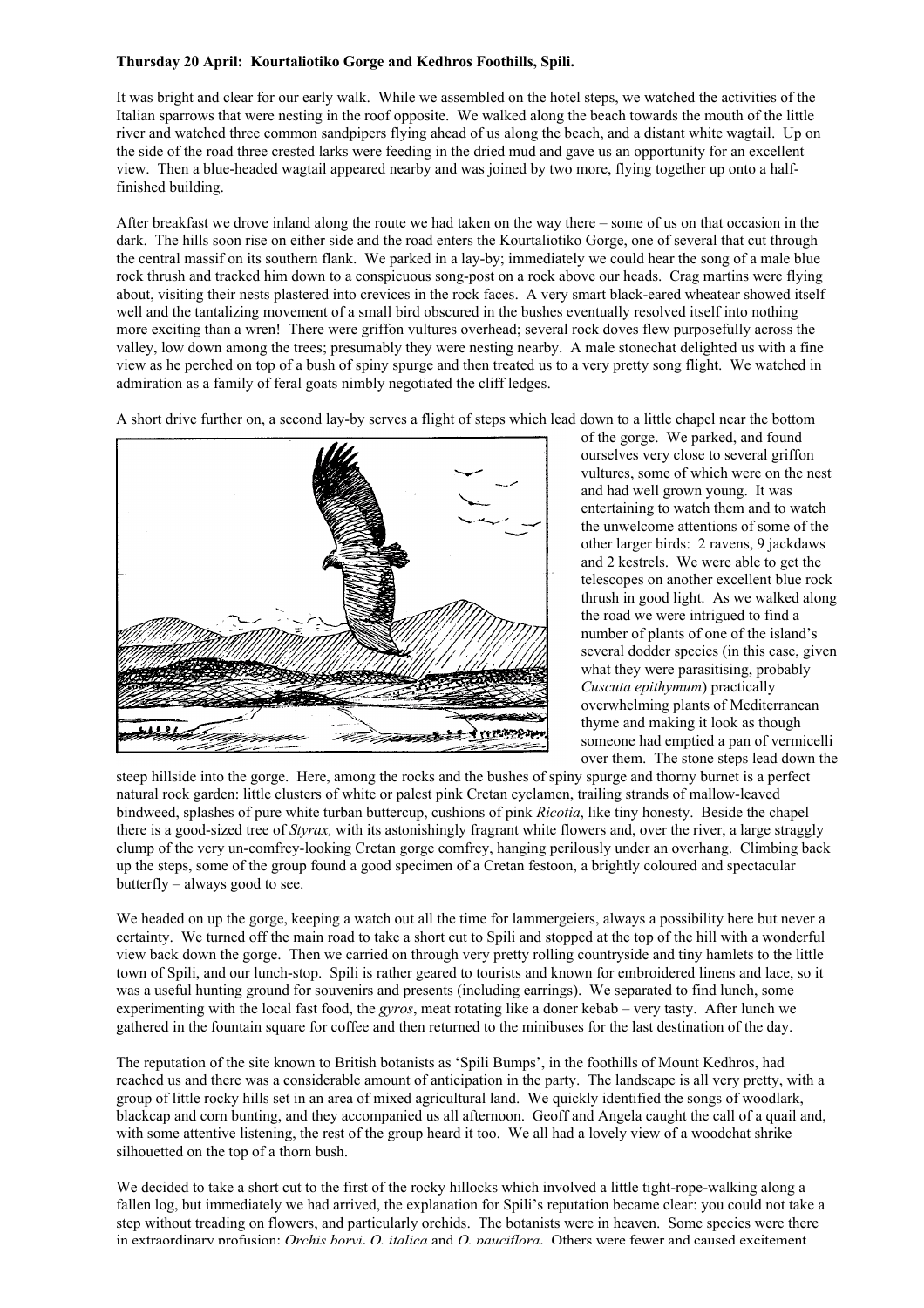when they were identified: *Ophrys episcopalis*, *O. iricolor* and *O. mammosa*. In all, we identified 20 species of orchid there and, without a doubt, missed many others. The other floral spectacles were of the wild tulips – the Cretan endemic *Tulipa doerfleri*, wild lupins and irises, all in extraordinary numbers. Spili Bumps had indeed lived up to expectation.

We made our way down a dusty track back to the vehicles. We had a good look at a dappled white butterfly and a shout from Shevaun made sure that everyone could watch two ortolan buntings preceding us along the path, which was flanked by more of the lovely iris, *Gynandiris (Moraea) sisyrinchium* (eaten in parts of the Mediterranean as Barbary nut). There was a clump of the very attractive shining figwort and a field with some fine specimens of laxflowered orchid to add to our list. The route back to Plakias took us through the Kourtaliotiko Gorge again and we had a brief stop to scan, unsuccessfully, for lammergeiers. Then, after a break for showering and general recuperation, it was time to head into the village for another taverna meal.

## Good Friday 21 April: Festos and the Valley of the Geropotamos.

A short minibus drive before breakfast, passing a group of common sandpipers on the beach, took us west to the village of Souda. Here a little stream gouges a path for itself down the hillside, creating an extremely uncommon habitat, home to the rare and special Cretan palm. There is a little colony of them here, with their distinctive squat growth and branched trunks. A Cetti's warbler greeted us, corn buntings were singing from the telegraph wires and we had a really good view of a male Sardinian warbler – the best so far, so we could all admire the red eye-ring. Waves of house martins and swallows flew over from time to time and then a small flock of sand martins appeared. A distant falcon pleasingly turned out to be a peregrine. Returning to the minibuses, we allowed ourselves to be distracted by a new orchid – pretty and fragrant, under a sage bush: a group of bug orchids.

After breakfast there was time for everyone to forage among the varied village shops for picnic lunches before we set of southwards for Festos. As we crossed the bridge, there was a pied wagtail, the northern race of the species, in exactly the same place as one had been recorded by Honeyguide in each of the last two years! We had hardly left the village before one of the minibuses started to flash a mysterious warning light. Luckily, a garage was handy, and open even though it was Good Friday. The elderly, black-clad Cretan lady indicated with gestures that she would fetch her son who came, efficiently and competently examined the problem and reassured us. In the meantime, his mother had bustled off and returned to present each of the women in the group with a cluster of lemon flowers that she had picked for us from their lemon orchard; we were all incredibly touched by this. Do they do it for all their customers, we wondered; was it because we were British, or because it was Good Friday? We drove on, noting sadly but with interest a dead hedgehog on the road – it was a specimen of *Erinaceus concolor*, the only hedgehog species that occurs on Crete. (It is similar in size and general appearance to our species but can be distinguished by the presence of a distinctive white breast that contrasts with the dark-coloured belly.) Then, a little further on and another excitement: we all came to an abrupt halt as a large crab trundled across the road in front of us. It stopped and looked back at us, waving its pincers malevolently at us but we were able to have a really close look at this curious creature in a very improbable environment. It turned out to be a fine specimen of *Potamon potamios* one of the semi-terrestrial freshwater crab species found on several of the islands in the region.

At last we could continue on our way to Festos without interruption. The route took us through some interesting and varied landscape, ranging from the snow-clad peaks of the Psiloritis Mountains, through fertile flood plains to derelict and run-down industrial areas and acres of neglected greenhouses. Festos is the second most important Minoan site on Crete in a magnificent position on a ridge at the eastern end of the Messará plain, commanding views across a wide valley to the mountains beyond. Coffee on the terrace seemed a good idea and we took in our environment: an alpine swift wheeling overhead and an unforgettable view of a golden oriole set against the distant snowy mountains. Elaine decided to forgo the coffee break in favour of a visit to the ruins and emerged having

found a scarce swallowtail butterfly the state of the which she was able to find again



several minutes. There was a fine roadside specimen of dragon arum, under the shade of a tree, the enormous spathes much in evidence, but, for some reason, without the strong smell it is reputed to have. The drivers then nobly returned for the minibuses and we settled down to our picnic on a sunny bank overlooking the flowery hillsides.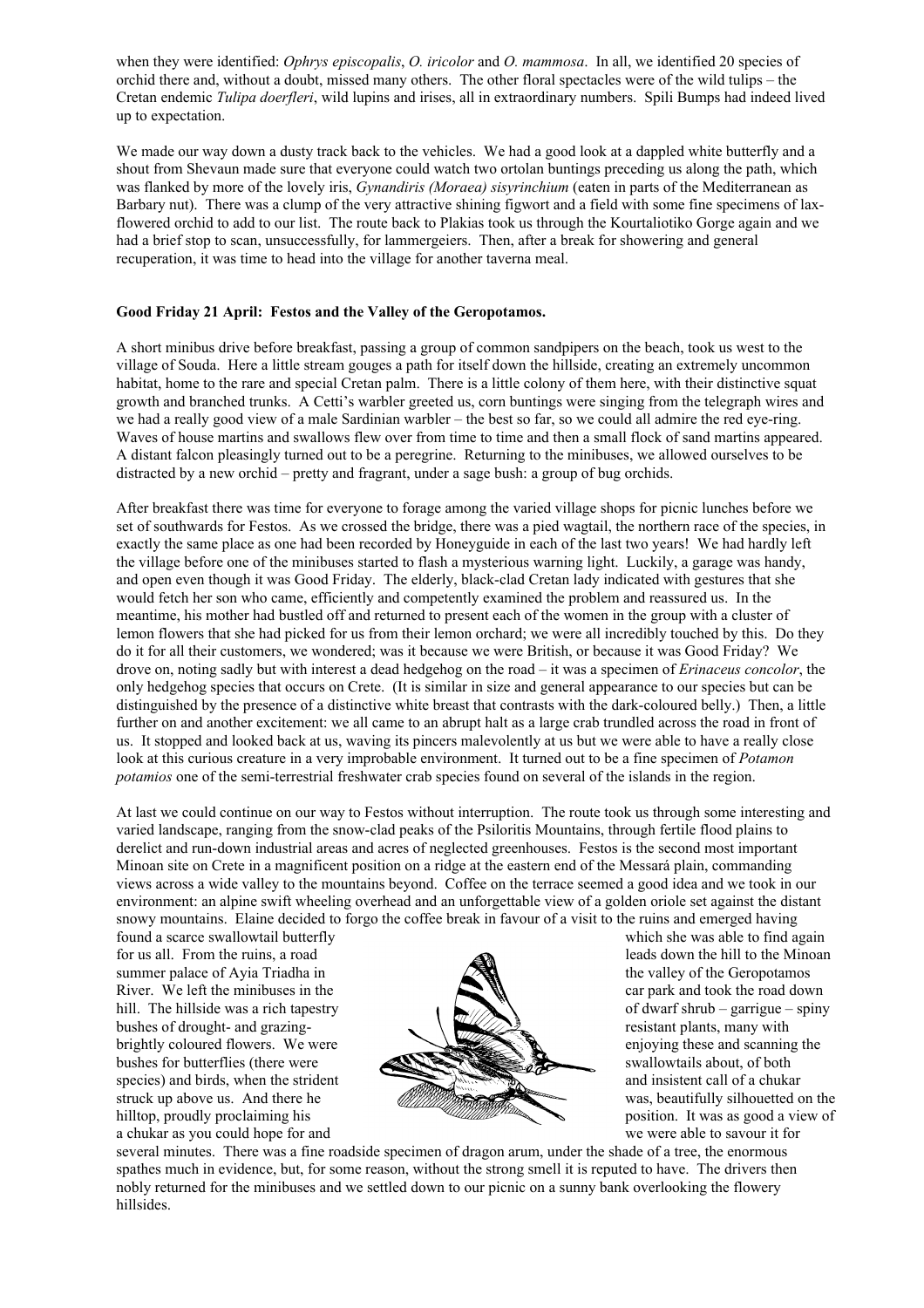After lunch we carried on down hill. Buzzards were much in evidence – one with very pale tail feathers suggesting a hint of the eastern race, often known as the steppe buzzard. We found a scarce swallowtail at rest, a perfect view enabling some very satisfactory photographs to be taken. We came upon some ruined foundations of a building and amongst the stones and the community of minute flowers and grasses there was a new orchid for us, the strikingly marked Cretan ophrys, *Ophrys cretica*.

We strolled on down to the Geropotamos where it is bridged by a concrete roadway. The advance guard had struck incredibly lucky: Ron, Val and David J came upon the magical sight of a beech marten in the process of moving her

family to a new place along the river bank, carrying the babies – kits – one by one in her mouth, all the time being mobbed by stonechats and goldfinches. David N caught a glimpse of a yellow bird in a pine tree. We crept up and no fewer than three golden orioles flew out. Then one oriole was spotted flying into a poplar tree at the bottom of the hill and it obligingly remained there for the 'scopes to focus on it and to watch as it was joined, and irritated, by a hooded crow and then by two more orioles. Meanwhile, some tree pipits had been located and, in an orchard as we passed, a small flock of turtle doves.



We were back in good time for another brief but fruitless lammer-stop in the Kourtaliotiko Gorge and then for a break before the evening review in the dining room. We did not feel we had done justice to the extremely friendly taverna where we had assembled late on the first night, so that was where we headed for our evening meal: an astonishingly wide selection …… of fish! It was, after all, Good Friday.

It was bright and clear as we walked back to the hotel after dinner so we got out some telescopes and had a brief look at the sky. Jupiter was up and about and its moons were clear – a new experience for some, but there was too much light from the village for very productive stargazing.

## Easter Saturday 22 April: Moní Préveli, a free half-day and the Kotsiphou Gorge; Easter Celebrations.

A storm blew up overnight and many of us were disturbed by banging doors and branches lashing against the windows. It was still windy and overcast when we met for our early walk so we took to the minibuses and drove along the beach and then inland to the next cove, Damnóni, where we hoped it would be a little more sheltered. We encountered a very windswept raven and a stonechat struggling to keep its perch. The Sardinian and Cetti's warblers were still singing though, undaunted by the blustery wind. A squacco heron flew up from some reeds, apparently struggling to keep airborne; it was followed by another and we had an excellent sorry view of a very tired squacco heron on the ground across a little field. Down on the beach there was a little egret paddling and feeding at the edge of the sea and there were two shags out in the bay. When one of them swam into calm water we were able to get it in the telescope and then it flew by, showing its pale underside nicely – indicative of the Mediterranean race. While we were shag watching, movement on a distant rock caught our eye and we picked out a white wagtail running up and down and every so often flying up to catch flies. Another exhausted squacco heron flew along the beach, but breakfast called so we headed back to the buses and the few miles back to Plakias.

We drove eastwards again after breakfast, a few miles round to the next headland and the monastery of Moní Préveli. The wind had dropped and the clouds were breaking up. There was a shout of 'hoopoe' from the back of the minibus - a brief view caught only by a couple of the group as it flapped through an olive grove, and it proved to be the only hoopoe of the week. Our first stop was by the river where a very pretty stone bridge (a nineteenth century copy of a Venetian original) stands beside the road. There was a very close wood sandpiper, scaly back clearly visible, in a pool under the bridge and we heard blackcap and saw a tree pipit in a walnut tree beside the little river. We were looking across the valley at a good view of a woodchat shrike when we spotted three griffon vultures flying out from between some nearby hills. A second wood sandpiper appeared upstream and as we crossed the bridge and peered into the water we saw several of our friends the crabs again. They did seem rather more at home in the water here than scuttling across a road!

Along the single-track road out onto the headland we passed the original sixteenth century monastery, now abandoned and rapidly falling into ruin, below us beside the road. The road rounds a bend close to the edge of the cliff and you are met with a very arresting sight: a spectacular and yet simple and moving memorial to the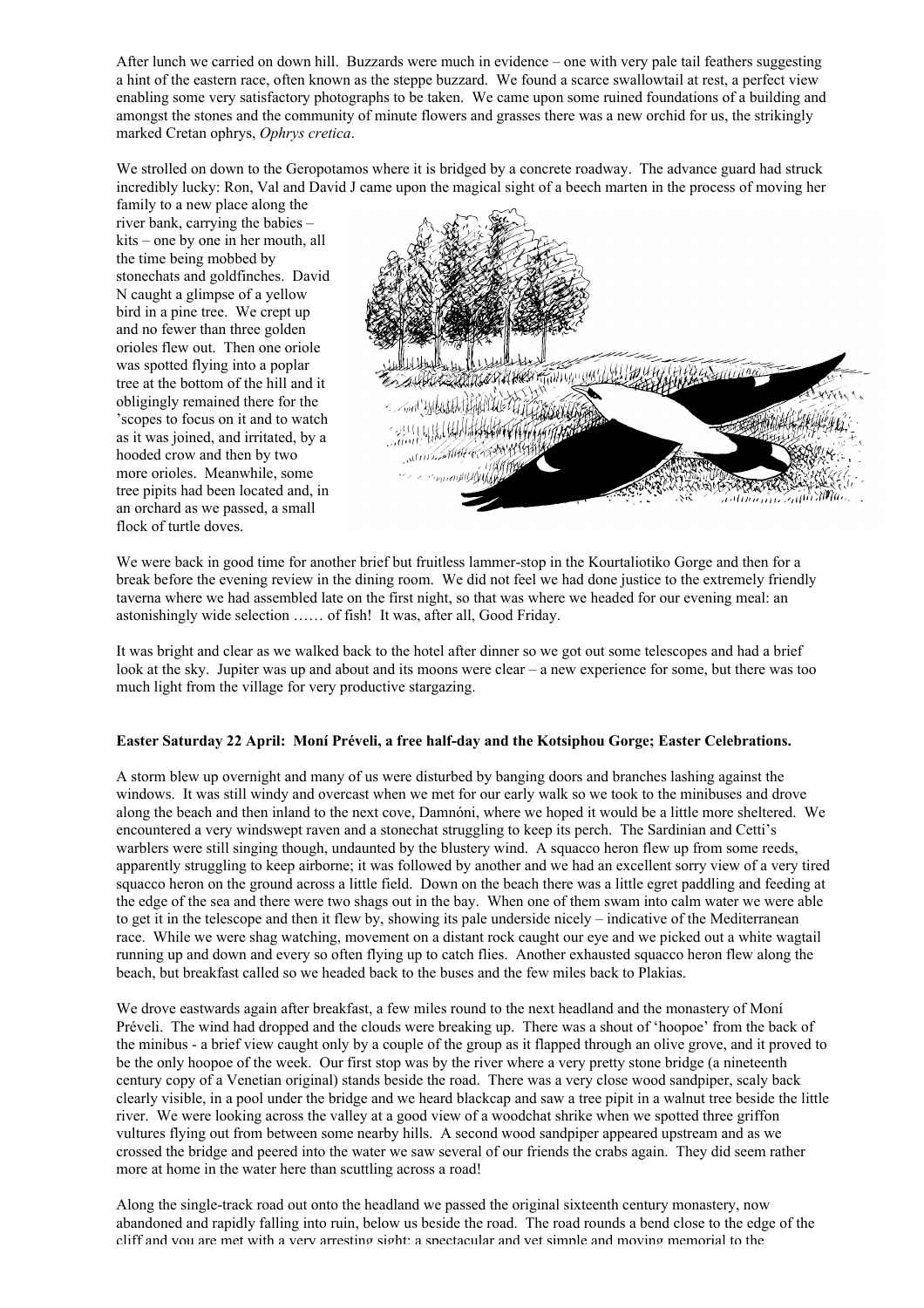celebrated collaboration between the monks at the monastery and the stranded Allied soldiers whom they sheltered after the Battle of Crete during the Second World War. We stopped at the memorial, the bright colours of the garrigue clothing the hill behind us. A distant chukar was calling but we couldn't track it down. One of the fence posts around the memorial proved to be a good vantage point for a lovely black-eared wheatear to keep a look out and a red admiral posed for us on some thistles. A little further on, we came to the present monastery, an enormous complex of buildings centred round a large chapel and courtyard and with a café and an extensive car park. We took stock from the vantage point of the car park and took the opportunity to discuss the complex of scrubby habitats which clothe the hills around and offer such a rich variety of plants. We could hear another chukar calling on the hillside but the track leading down the hill below the monastery grounds was very enticing. There were chaffinches singing in some conifers and we watched a wood warbler and several pied flycatchers, both male and female, all newly arrived from Africa, in some trees by the path. A group of turtle doves flew in from the sea and sheltered corners were good for butterflies – small white, dappled white and a diminutive blue which we failed to identify as it was whisked about in the still somewhat blustery wind. The path ends in a substantial goat milking shed and we could hear their bells clanking from inside. Then the doors opened and out they all scrambled into the bright sunshine, to scatter out onto the headland. We strolled back, enjoying the sunshine and flowers beside the path. Two cistuses - Cretan and sage-leaved - were in flower, Jerusalem sage (*Phlomis fruticosa*) and shrubby sage (*Salvia fruticosa*) and Angela and Geoff came upon the very striking long-beaked storksbill *Erodium gruinum*.

It was lunchtime! We had liked the look of the *Taverna Gefyra*, beside the Venetian Bridge, so we decided to go back there for lunch. It proved to be a very good decision, with simple but excellent local food quickly served.

We had scheduled a 'free' afternoon, but offered an optional trip to see the other, smaller gorge that runs down towards Plakias, the Kotsiphou Gorge. The party divided, with some independent souls wanting to catch up with

postcards and shopping etc. Three very good jewellery shops had by then been located in the village. Before the Gorge party had left though, a mobile phone call from Shevaun alerted us to a pair of black-winged stilts among the rocks on the beach. We passed a heap of agricultural rubbish on the way out of the village where a group of at least seven whinchats were alternately feeding and lining up on a fence, some of them looking very smart in their breeding plumage. All this was being overseen by an excellent woodchat shrike perched on a nearby bush.



On the way up we passed an interesting road casualty: an almost perfect beech marten – of particular interest to those who had seen them so well near Ayia Triadha. We stopped at the southern end of the gorge to look at views in both directions. There were some lovely mulleins there, the yellow spires looking fine against the blue sky. We drove through the gorge and parked at the top amongst some pretty clumps of *Petrorhagia velutina* (tunic flower, a long-stalked and tiny-flowered relative of pinks and campions). Griffon vultures crossed the gorge way above our heads and a cirl bunting sang persistently from a bush on the lip of the cliff. Up above us there was a lovely display of the bright yellow tree flax – in fact a shrub rather than a tree but *Linum arborea* none the less. While we were admiring that, another curious shrub attracted our attention growing out of the cliff: *Ptilostemon chamaepeuce*, a member of the dandelion family with long, dark green leaves reminiscent of pine.

An energetic group climbed up the hill to look out over the plateau above the gorge, passing some very pretty vetches and some disc trefoil with its huge flat fruits. They were up in the garrigue at the top, on a level with the cirl bunting, and had a very good view if it. The less energetic botanised and were charmed by a colony of tiny irises which turned out to be very dwarfed specimens of the Barbary nut *Gynandiris (Moraea) sisyrinchium*, growing in an extremely dry and trampled situation.

Perhaps it was tempting fate but we selected the *Taverna Kri-kri* for dinner tonight. The kri-kri is the local name for the very rare Cretan wild goat which has one of its few strongholds in the hills around the Samariá Gorge, where we planned to go tomorrow. It was an extremely welcoming and friendly restaurant, and the food was very good, so on that score at least we were not disappointed.

Easter is the most important religious festival in Crete as in the rest of Greece and the main celebration is late on Easter Saturday evening. Two local communities were the focus of celebration here. One was Mirthios, where fireworks and general communal revelry, including firecrackers in the streets, were promised. The other was the monastery at Moní Préveli. There they hold the long Easter Mass centred on a flame flown in from Jerusalem and carried by car – with a police escort – from Heraklion airport. Both celebrations culminate in a feast of traditional soup, *mayirítsa,* made of lamb offal, served after midnight to break the Lenten fast. The rest of the lamb is then roasted and eaten during the following day. The group was undecided as to which celebration to attend and in the end, one minibus went to each and thoroughly valued and enjoyed a special experience, far removed from the style of celebration at home. The Moní Préveli group even arrived just in time to see the flame arrive. No one was tempted by the soup though!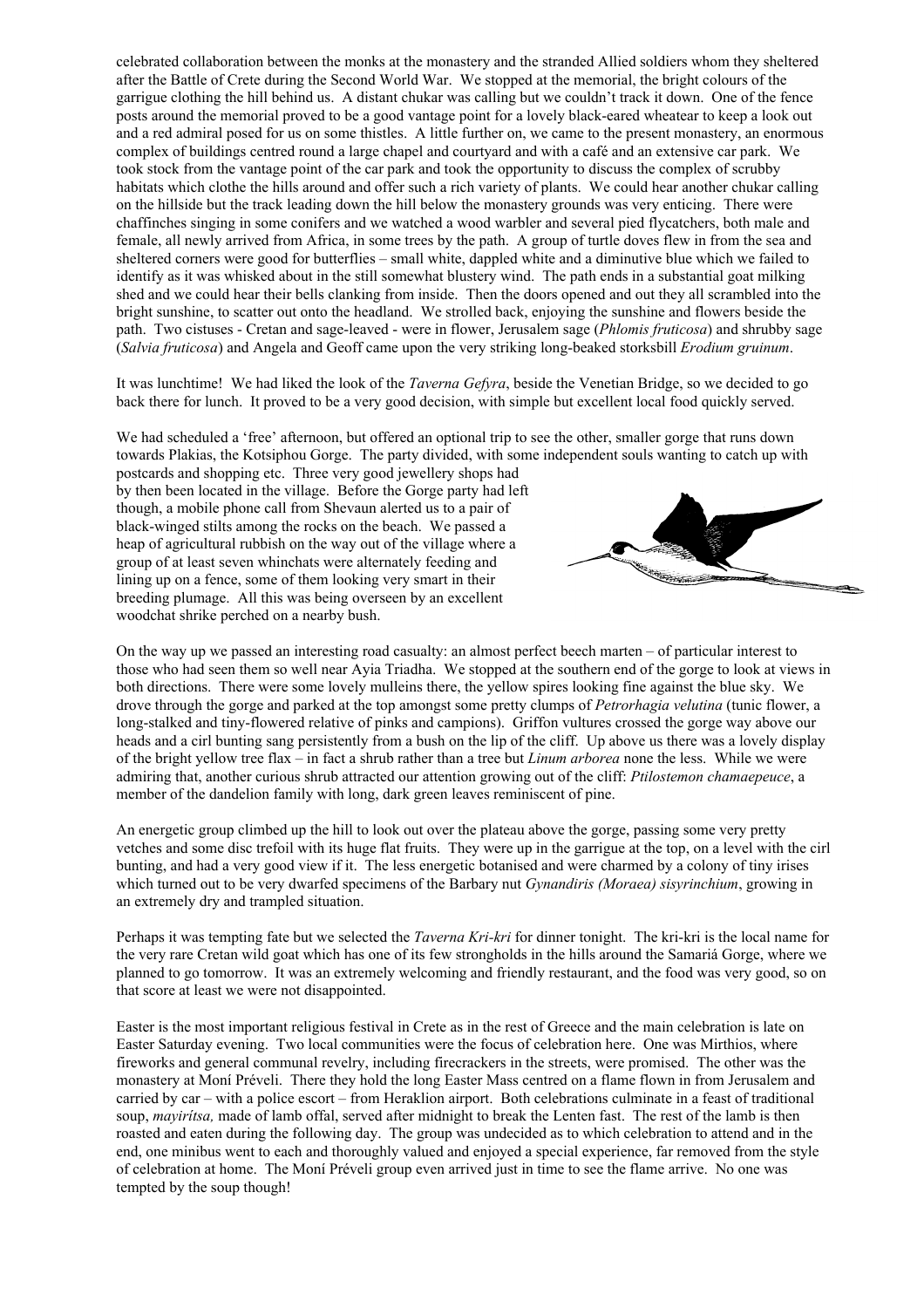## Easter Sunday 23 April: Aghia Reservoir and the Omalos Plateau.

We walked along the beach before breakfast. The usual birds were about: the Italian sparrows, chaffinches, goldfinches and the same crested larks foraging at the edge of the road. A marsh harrier came in across the bay and two squacco herons flew along the beach. We took the opportunity to turn our attention to the beach itself and enjoyed the colour and diversity of the tiny plants: sea spurge, sea rocket, Mediterranean catchfly, sea medick and tassel hyacinths in the low dunes at the back.



Leaving the village on our northward journey we encountered another marsh harrier flying in off the sea and at the top of the Kourtaliotiko Gorge we had good views from both minibuses as a Montagu's harrier, buffeted by the wind, flew past in front of us.

Our first stop was at the Aghia Reservoir, southwest of Rethimnon, one of the best and best-known sites for birds on the island. It did not disappoint! It has matured well and in the main, attractive, varied natural vegetation has developed on its margins; on three sides it is surrounded by trees and bushes. The top of the dam has been made into a walkway and makes a first class viewing area. We didn't have to wait very long for our first excitement and then they came in quick succession. There was a little stint running along at the foot of the dam and a reeve was spotted on the far shore. The bird for which the site is most renowned by Honeyguide, the little crake, suddenly appeared below us and gave us an excellent view. There was movement among the reeds close to us and a little bittern made an appearance. We watched it for a long time, completely charmed as it tiptoed about and assumed its strange, still poses in strategic positions on reed stalks or logs, poised to snatch fish from the water below. There were enormous Balkan terrapins basking on logs at the base of the reeds and we rescued one that had become stranded on the wrong side of the new wall on top of the dam; it was exciting to have so close an encounter. Dabchicks, coots, moorhens, mallards and greylags, all in some numbers, were dotted on the water. Swifts, swallows and house martins fed over the water in large numbers and were occasionally joined by sand martins and alpine swifts. There were a

few grey herons standing about on the far bank and first a single and then two squacco herons flew by. We walked along the dam towards the spillway and came upon a little stint walking on a raft of floating blanket weed and had a good view of a pair garganey swimming and feeding in a bay. When we got to the spillway, there were two blackwinged stilts, four ruffs, a common and a wood sandpiper, all incredibly close!

We had lunch in the café beside the reservoir – very good fresh local food, the crowning glory being the orange juice freshly pressed from the adjacent orange grove. There were some natural history highlights still to come though – first one, soon to be followed by a second, enormous Balkan green lizards appeared on the lawn outside the taverna and went about their business quite oblivious of our intent gaze. Then, on the way back to the minibuses, Chris gave us a perfect demonstration of a squirting cucumber growing in the car park, the ripe fruit living up to its name.

Our afternoon excursion took us up onto the Omalos Plateau. We wound our way up steep and tortuous hairpins, with amazing views appearing (for those who were not driving!) on either side. We seemed to be high in mountain conifer forests but then, unexpectedly, we dropped down onto a high plain, entirely encircled by mountain peaks. We were higher than anywhere in Britain yet the enclosed landscape, with fruit trees in flower, May blossom out and tranquil fields of sheep was all very reminiscent of an idealised English country scene. We drove on south across the plateau to the point where it drops down into the celebrated and treacherous Samariá Gorge. A taverna is perfectly positioned at the viewpoint with balconies looking out across and down the gorge and the owner, Aristotelis, is very familiar with the true Cretan wild goat, or kri-kri. We scoured the hillside opposite with our telescopes to no avail but in just a few minutes, Aristotelis found us a male animal, browsing low on the opposite hill. It was a great and unexpected thrill. Birds from the viewpoint were exciting too; there were some very good views of choughs, crag martins and a raven. Climbing down the steps from the taverna we had time to relish some of the botanical treasures; there was a pretty little mouse-eared chickweed in flower around the steps themselves – the Cretan endemic *Cerastium scaposum* and the somewhat familiar *Aubretia deltoidea*. Further off among the rocks there were clumps of *Daphne sericea* and *Prunus prostrata* and the dainty maple, deciduous normally, despite its name: *Acer sempervirens.*

Back in the buses we went on a little tour clockwise around the edge of the plain to take in the strange environment. Wheatears were obviously abundant here and we had a prolonged look at some tawny pipits busy in the long grass and reeds. Linnets were much in evidence, a jay flew up into the trees as we drove past and we heard and then saw woodlarks in several places in flight and perched on trees. We came upon a large shallow pool, surrounded by rushes and sedges. An informative multi-lingual notice told us that it was being studied and indeed protected, as part of a study of the ephemeral pools of the area. A small group of wood sandpipers were feeding at its edge. For us, by far the most striking feature of the plain was the meadows of wild tulips – sometimes in small groups and sometimes in astonishing colourful profusion. We identified two different pink species, *Tulipa bakeri* and *T. saxatilis* as distinct from the red *T. doerfleri* that we had found at Spili. Unfortunately, though, the best tulips were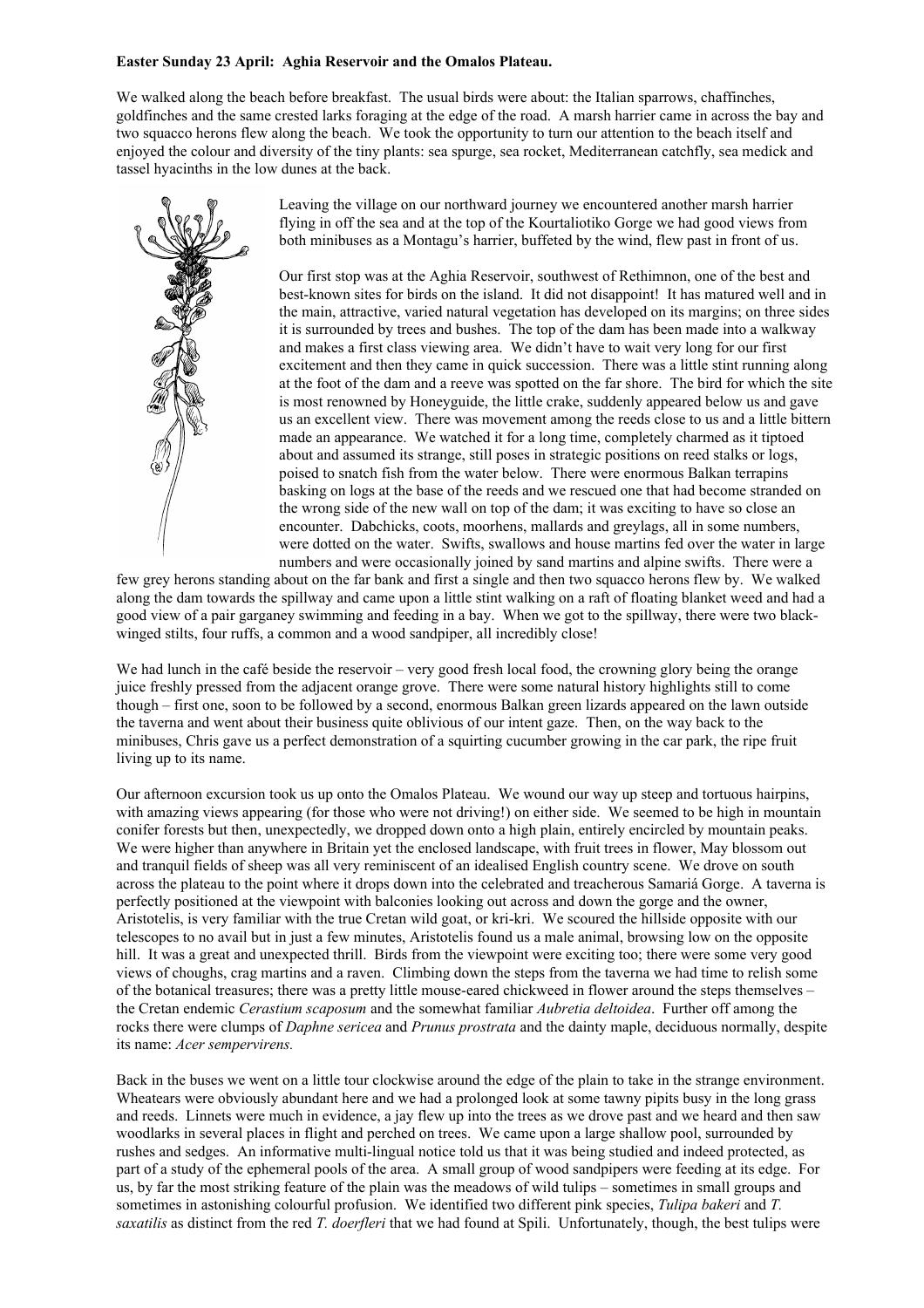inaccessible behind very effective sheep- (and people-) proof fences. Probably the most memorable were carpeting the ground under the trees in a pear orchard, where a woodlark sang.

We tore ourselves reluctantly away from the Omalos Plateau and made our way back down the winding road. Views kept opening up in front of us and colours of the sky and the sea developed beautifully as the sun went down. There were some good plants to be seen as we passed: clumps of golden drop, willowherbs and St John's wort, but no time to stop until our next destination, the town of Rethimnon. The sun was setting behind the headland to the west when we arrived and as we drove round, the old town, with its fort and ancient military harbour, was bathed in sunset colours. There were parties of screaming swifts dashing through the evening air but the hoped for pallid swifts did not make an appearance. We strolled round the old fort and in the twilight our eyes caught movement – a small animal was running about on the vertical face of the old stone battlements and in and out of the crevices between the stones. We at last got a good view and were able to identify it as a black rat – smaller, more dainty and much more nimble than our more familiar brown rats. Another appeared, unconcerned by our presence and then, to our amazement, it ran out along the electricity cable that stretched across high above the road. This was the sort of behaviour that we would normally associate with a squirrel, not a brown rat, and it made us realize why these black rats, or 'ship rats' were so successful in boarding ships: cables and hawsers would have been no deterrent. It was a charming spectacle and entertained us for quite a time – until the call of dinner proved irresistible.

We had negotiated our dinner before our walk and a table was set up for us almost filling the little taverna. As ever, a wonderful selection of local and traditional dishes was on offer, though they were very pressing with the roast lamb, the traditional counterpart to last night's soup. A brief distraction was caused by a comma that fluttered about and then settled on the light fitting high on the ceiling and refused to be rescued.

#### Monday 24 April: Frangocastello and the Imbros Gorge.

The early risers set off up the hill through the olive groves behind the village. It was fine and clear, and a few sand and house martins were coming in off the sea. A turtle dove flew up into the olive grove where a white wagtail was feeding on the ground. Great tits and blue tits were calling around the houses in the olive grove and we had a very good view – the best yet – of a Cetti's warbler singing on the branch of an olive tree.

Not everyone had been introduced to the Cretan palm grove at Souda, so we took a short detour on our way out after breakfast and, en route, passed the body of a black rat on the road – interesting confirmation that they were in the Plakias area too.

During breakfast we had noticed that the wind was getting up and though it was still sunny, the television forecast was not promising. We took a beautiful route westwards along the south coast, through tiny villages, round tranquil coves and over spectacular headlands. We reaped the benefit of the strong southerly wind when we came over a pass to find ourselves in the middle of a big flock of mixed hirundines, swirling and feeding in the air currents. They were all there: house and sand martins, swallows and – at last – a red rumped swallow, and they were accompanied by both common and alpine swifts. We lingered there to make sure that everyone had had a good view of the less common birds and then dropped down onto the coastal plain of Frangocastello, our destination for the morning.

The plain is dominated by an extraordinary fourteenth century fortress, now only a shell. It is a classic foursquare stone structure with a tower in each corner, like some giant sand castle. It is surrounded by a huge area of sparse low scrub, sandy tracks and scattered buildings, some of which incongruously turn out to be tavernas. It all appears very desolate until you reach the top of the low cliff which reveals an enormous expanse of beautiful white sandy beach, one of the finest in Crete. In April, out of the main holiday season, it was almost deserted.



We strolled along one of the sandy tracks, in the general direction of an enticing looking taverna (after all, it was about coffee-time). Tawny pipits and crested larks were much in evidence, we watched a tree pipit on a wire and then, at last, a small flock of pallid swifts flew in from the sea.

There were plenty of new plants to amuse the botanically minded too: a very pretty little yellow flax *Linum strictum*, the tiny dwarf mallow *Malva cretica*, creeping restharrow *Ononis reclinata*, wild rue *Ruta chalepensis*. Sue found us a strange spotty-leaved bryony growing among bushes on the cliff edge. It turned out to be the Cretan subspecies of our white bryony *Bryonia cretica* ssp *cretica*. The nightshade family has some weird plants in it but probably none more so then the mandrake, with its inconsequential rosettes, which is abundant here. All sorts of mythology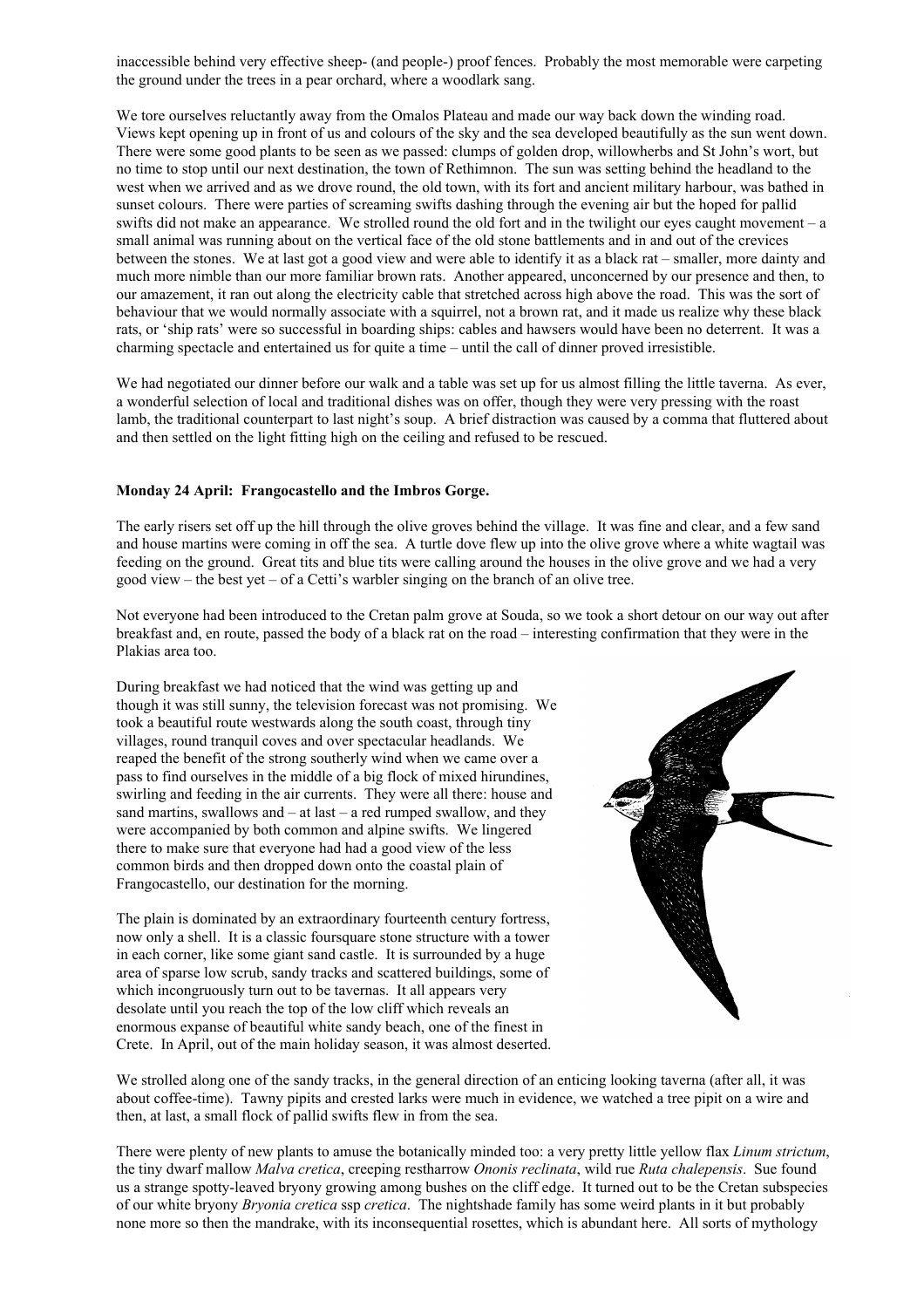surrounds the plant and the consequences of pulling it up, which we were not tempted to do, but it was somehow appropriate to find it growing abundantly and in flower in the chilly gloom of the inside of the castle courtyard.

Picnic lunch was a more cheerful matter – when we could find some stones to sit on that were not sabotaged by viciously spiny plants. A group of red-rumped swallows obliged us again and after lunch we had another walk to look (unsuccessfully) for the elusive spectacled warbler which is recorded as breeding in the area.

A few kilometres' drive further on we began the climb up to the top of the Imbros gorge, the last new destination for the week. As we started the climb, a group of at least 16 ravens caught our attention flying around in a delightful aerobatic display. We stopped half way up the hillside in a lay-by to admire the wonderful view over the sea and the show of flowers in the *phrygana* – the name given to the form of garrigue that develops in more extreme environments. There was a touching shrine there in memory of a victim of the sinking of the Italian cruise ship *Andrea Doria* in the 1956, still lovingly tended 50 years later.

A modern road hairpins to the top of the gorge and then on inland as it is now an important tourist route. The taverna at the top shows little sign of being able to cope with the passing coach-loads though, teetering as it does on rough wooden struts, out over the precipice. The panoramas were phenomenal and we had lovely views of crag martins and of a female pied flycatcher and we watched a blue tit visiting its nest in the wall below the balcony. Just before we left we had a glimpse of the large raptor for which the Imbros gorge is known – Bonelli's eagle. But

it was tantalisingly brief, and disappeared down towards the sea. Shortly after that we retraced our tracks and halfway down were delighted to catch sight of the Bonelli's eagle again. This time we had a wonderful view. It was an adult bird, moving elegantly over the spur of the hill opposite, sometimes landing on a rock or disappearing for a while and then reappearing, rising in a rush of updraughts. A woodlark was singing as we watched the eagle and a hoodie flew over, then dived spectacularly in front of us with nearly closed wings.

While we were up at the taverna our attention had been taken by a particularly charming cloud! It was isolated, very perfectly shaped and full of character, and we watched its evolution and eventual disappearance with interest and much clicking of cameras. The weather threw up some more interest for us as we drove eastwards along the coast back to Plakias. The wind, still strong but now coming from the west, seemed to be meeting the strong downdraughts from off the hills and producing remarkable clouds of spindrift on the sea just off the headlands as we passed. There were some lovely rainbow effects and another excuse for some camera action.

We felt that we had been particularly charmed to see the kri-kri so well on Sunday so, for our last evening meal we decided to return to the taverna which bears its name. As before, we were welcomed warmly and the meal was excellent. As usual on the last evening of a Honeyguide holiday we are glad to



share reminiscences and identify the particular highlights of the week for everyone. It always brings up some surprises!

Angela: Set against the brilliant colours everywhere the highlights were black and white: the ravens tumbling in display; the white cyclamen in the gorge; the black-eared wheatear.

Carol: The whole landscape and topography of Crete; the amazing gorges with their vultures; the lake with so much: the little bittern, the black-winged stilt, the little stint, the blue-headed wagtail and the terrapin.

Chris: The kri-kri and the black rat (equal first); even on the fifth visit – still Spili Bumps; the little crakes; the company.

David (Jones): The little bittern clamped to a reed stalk; the first dragon arum; the live beech marten carrying a kit.

David (Nind): the reassuring garage man who could understand the fault symbols and his black-clothed mother with presents of lemon flowers; Spili Bumps; friar's cowl; the little bittern; the ortolan bunting; the griffon vulture on the nest.

Elaine: Tulips; the tiny plants on the hillsides; swallowtails and scarce swallowtails; the black-winged stilts; the pear blossom on Omalos.

Geoff: The food; Omalos Plateau and the view over the Samariá Gorge were 'out of this world'; the view of the ortolan bunting at Spili Bumps; the wild gladiolus and the tiny iris at Kotsiphou gorge.

Jill: One bird - the little bittern; one place – Spili Bumps; one flower – the wild tulips, *Tulipa doerfleri* at Spili **Bumps.**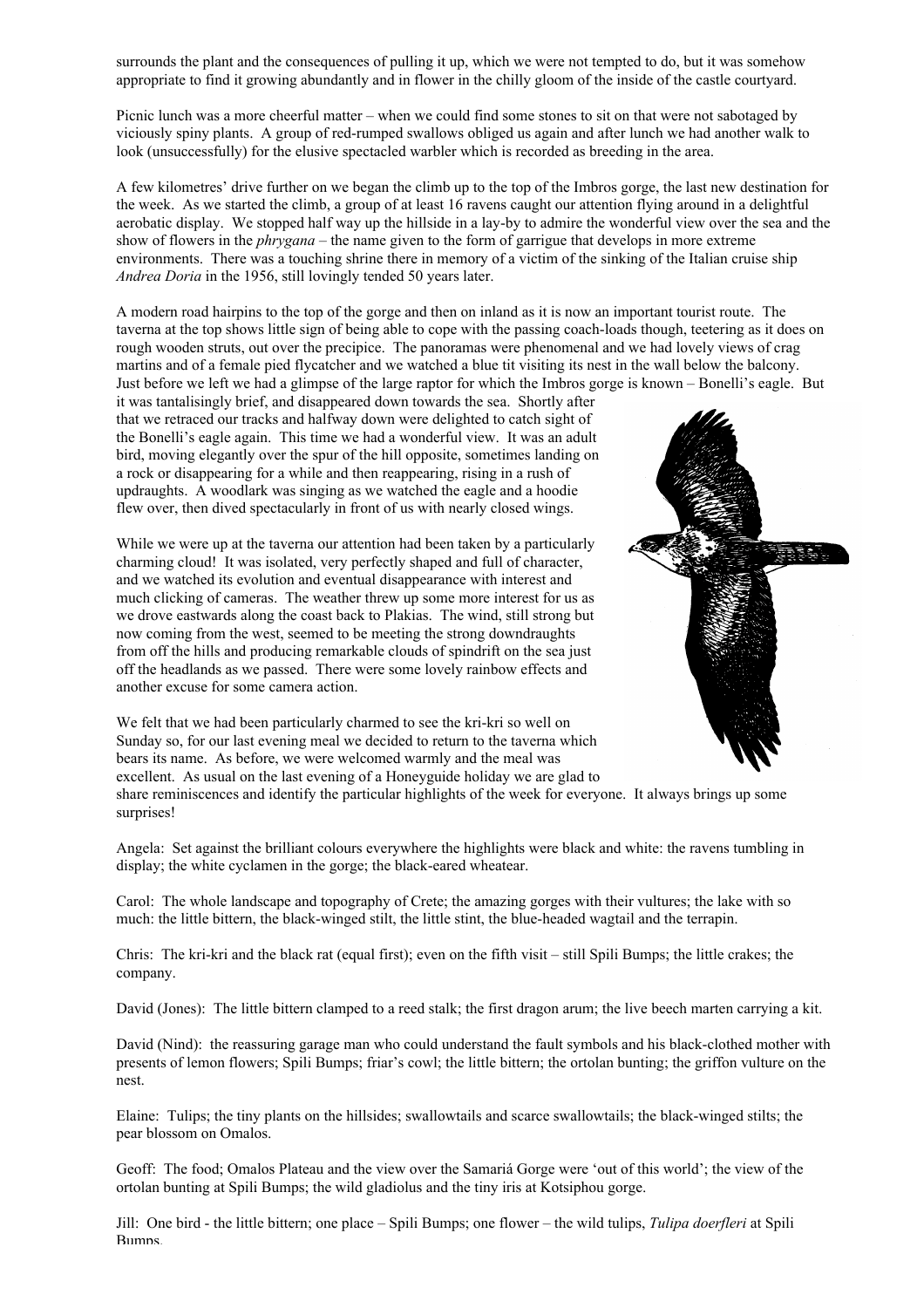Lyn: Spili Bumps – a revelation to see so many orchids; the ship rat running up the vertical wall; the birds everywhere, especially the sensation of being so close to ravens.

Rachel: The orange and lemon blossom smells everywhere; the land crab crossing the road; the two special mammals – the black rat and the kri-kri; Omalos and Spili Bumps; the plate of mixed starters at the taverna on the beach; the group; the collective encouragement on ear-ring hunts.

Robin: New things – the kri-kri and the chukar; the warmth and hospitality of the Cretans we met, especially Aristotelis, the kri-kri man and the old lady at the garage.

Ron: The little bittern; the LIVE beech marten; the pie shop in Plakias.

Shevaun: The Cretan people that we met, especially the lady with the lemon flowers and the man in the Plakias jewellery shop; the golden oriole against the snow; the black rat on the wire beside Rethimnon fortress.

Sue: Spili Bumps – with their flowers and birds; the griffon vulture on the nest with young; the Balkan green lizard on the bank outside the restaurant at Aghia; the catchfly *Silene gallica*; seeing Jupiter and its moons in the telescope.

Val: The little bittern; the orchids on Spili Bumps (which she had long hoped to see); the tightrope walking black rat.

#### Tuesday 25 April: Plakias, Heraklion and Home…

It was very windy when we set out before breakfast, with the wind coming down from the north. We went along the beach and still there was spindrift in the bay. By the bridge, the pied wagtail was there again in its usual place and below the bridge a Temminck's stint was feeding at the edge of the stream. We were able to look down on it from just a few feet above – very special. There was a common sandpiper just above the bridge and three more common sandpipers further along. The spray blown off the crests of the waves was again producing a beautiful rainbow effect out in the bay. We were chilly from the north wind and turned to go back for breakfast when we noticed a windblown marsh harrier trying to fly in from the south and making virtually no progress against the wind. Had it been struggling like that all the way from Africa?

We had time for a short walk after breakfast before our coach arrived to take us back to Heraklion. We turned up the hill behind the village, past an old olive oil mill and stopped to admire some ancient pollard olive trees - some 1.5 metres in diameter. Geoff and Angela were puzzled by an eel-like animal wriggling across the road where it fords a little stream; its exact identity remains a mystery. We found some nice specimens of the rather special grape hyacinth *Muscari spreitzenhoferi* growing on a sandy bank and admired two climbing plants – a very good looking specimen of smilax and an intensely blue morning glory just coming out for the day. It was still very windy as we turned back to collect our luggage and make our farewells at the hotel. A miserable looking purple heron was struggling vainly to fly over the hilltop against the wind.

The coach was waiting for us near the bridge and the Temminck's stint was still there. A little egret flew past as well, as if to bid us farewell!

It was a pleasant journey to Heraklion in clear sunshine, with long views from the slightly elevated seats in the coach. It was another opportunity too to contrast the north and south coasts of Crete, and reinforce the view that the advantages of tranquillity, as well as landscape, lie in the south. Plakias makes a perfect base for our lovely week.

The party bound for Manchester were scheduled to fly out in the early afternoon but the Gatwick-bound flight had been rescheduled to the evening. We delivered the Manchester party to the airport and there we met a representative of the Hellenic Ornithological Society and handed over the Honeyguide cheque. In the slightly curious environment of Heraklion Airport we heard about HOS's work and the lammergeier project which would benefit from the donation and came away with some very attractive an informative publicity booklets and a DVD.

The Gatwick group then had some time to spare and used it to fascinating effect, on a visit to the Heraklion Museum of Antiquities. This was a wonderful introduction to the astonishing history of Cretan civilization and made a perfect conclusion to the week. And there was a jewellery shop, and the resistance of the last male in the party was broken, and a pair of earrings bought!

Probably the less said about the return flight, the better. It was delayed, and then delayed again. We whiled away some of the time by looking at the lammergeier DVD on a laptop while we waited. Eventually we returned to Gatwick in the small hours of the morning with Carol having to wait for the milk train to get to her destination. One soon forgets these difficulties though, and the abiding memory is of a wonderful week, in delightful company and an altogether unforgettable Cretan experience.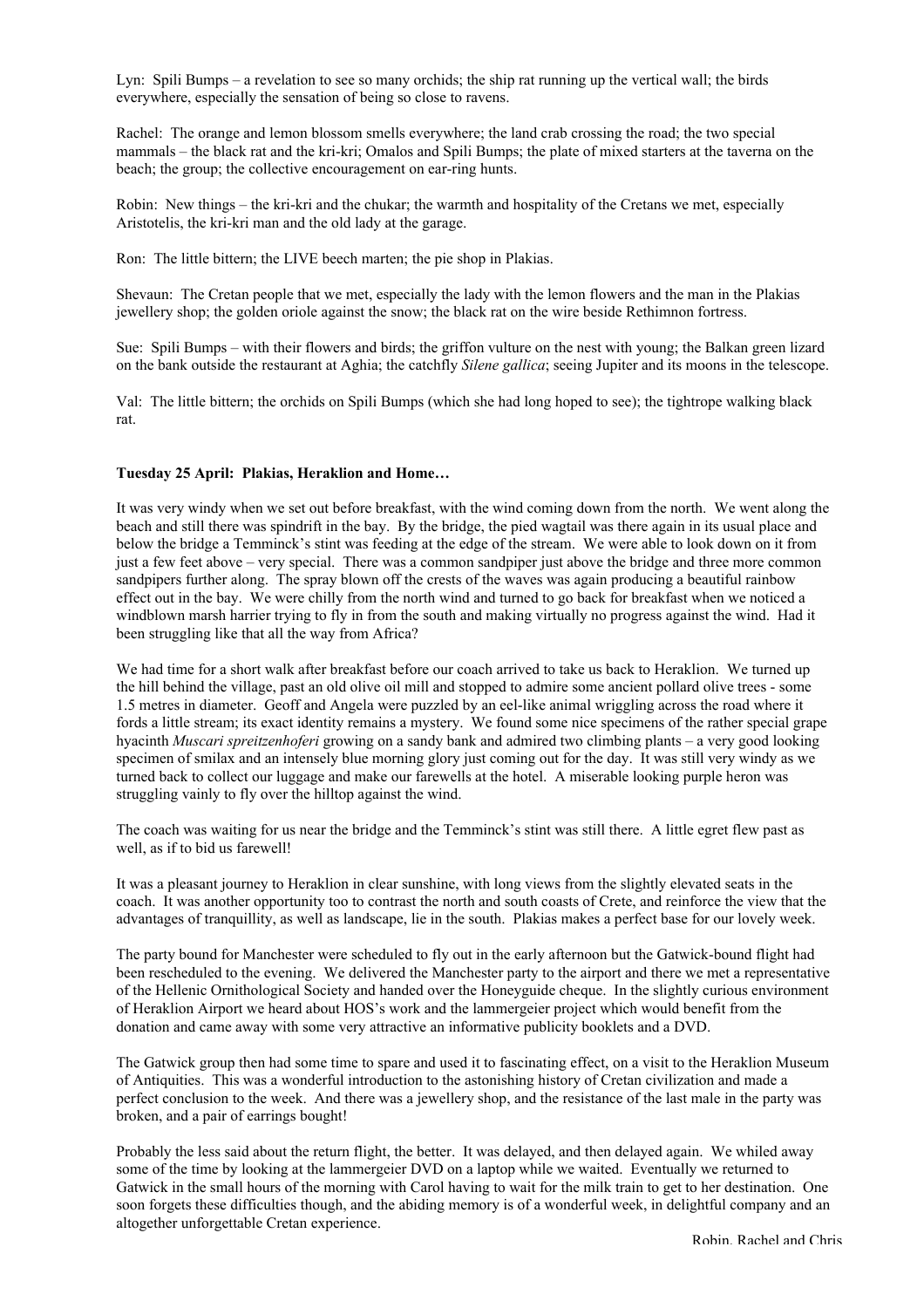# BIRD LIST CRETE 18 - 25 April 2006

| Little grebe         | Tachybaptus ruficollis    | Many at Aghia reservoir                                                        |
|----------------------|---------------------------|--------------------------------------------------------------------------------|
| Shag                 | Phalacrocorax aristotelis | Two at Damnóni                                                                 |
|                      | desmarestii               |                                                                                |
| Little bittern       | Ixobrychus minutus        | At least two at Aghia Reservoir, one seen very                                 |
|                      |                           | well                                                                           |
| Squacco heron        | Ardeola ralloides         | Four at Damnóni, two at Plakias and two at                                     |
|                      |                           | Aghia Reservoir                                                                |
| Little egret         | Egretta garzetta          | Single birds at Damnóni and Plakias                                            |
| Grey heron           | Ardea cinerea             | A few at Aghia                                                                 |
| Purple heron         | Ardea purpurea            | Two migrating individuals at Plakias                                           |
| Mallard              | Anas platyrhynchos        | A few at Aghia                                                                 |
| Garganey             | Anas querquedula          | A pair at Aghia                                                                |
| Griffon vulture      |                           |                                                                                |
|                      | Gyps fulvus               | Seen regularly over hills and gorges; a pair at<br>nest in Kourtaliotiko Gorge |
| Marsh harrier        | Circus aeruginosus        | Odd individuals at Plakias; one at Aghia                                       |
| Montagu's harrier    | Circus pygargus           | 1 over the road north of Kourtaliotiko Gorge                                   |
| <b>Buzzard</b>       | Buteo buteo               |                                                                                |
|                      |                           | Common and widespread                                                          |
| Bonelli's eagle      | Hieraetus fasciatus       | One adult seen well at Imbros Gorge                                            |
| Kestrel              | Falco tinnunculus         | Common and widespread                                                          |
| Peregrine            | Falco peregrinus          | One at Souda                                                                   |
| Chukar               | Alectoris chukar          | One seen well at Festos; two heard at Moni                                     |
|                      |                           | Préveli                                                                        |
| Quail                | Coturnix coturnix         | One heard at Spili                                                             |
| Little crake         | Porzana parva             | Several at Aghia Reservoir                                                     |
| Moorhen              | Gallinula chloropus       | Several at Aghia Reservoir                                                     |
| Coot                 | Fulica atra               | Many at Aghia Reservoir                                                        |
| Black-winged stilt   | Himantopus himantopus     | A pair at Plakias and a pair at Aghia Reservoir                                |
| Little stint         | Calidris minuta           | A few at Aghia Reservoir                                                       |
|                      |                           |                                                                                |
| Temminck's stint     | Calidris temminckii       | One seen very close at Plakias                                                 |
| Ruff                 | Philomachus pugnax        | Several at Aghia Reservoir                                                     |
| Wood sandpiper       | Tringa glareola           | Two at the Venetian bridge; two at Aghia; six at                               |
|                      |                           | Omalos                                                                         |
| Common sandpiper     | Actitis hypoleucos        | Small numbers most days at Plakias beach; one at                               |
|                      |                           | Aghia Reservoir                                                                |
| Yellow-legged gull   | Larus cachinnans          | Common and widespread                                                          |
| Rock dove            | Columba livia             | Several apparently wild birds at Kotsiphou Gorge                               |
| Wood pigeon          | Columba palumbus          | Odd individuals at Plakias, Omalos and                                         |
|                      |                           | Kourtaliotiko Gorges                                                           |
| Collared dove        | Streptopelia decaocto     | Common and seen every day in ones and twos                                     |
| <b>Turtle Dove</b>   | Streptopelia turtur       | Small migrating groups at Geropotamos River                                    |
|                      |                           |                                                                                |
|                      |                           | and Moní Préveli; one at Plakias                                               |
| Swift                | Apus apus                 | Seen in small numbers on most days                                             |
| Pallid Swift         | Apus pallidus             | A small flock at Frangocastello                                                |
| Alpine swift         | Apus melba                | Seen every day including very good views at                                    |
|                      |                           | Aghia Reservoir                                                                |
| Bee-eater            | Merops apiaster           | Two at Plakias                                                                 |
| Hoopoe               | Upupa epops               | One near the Venetian Bridge                                                   |
| Short-toed lark      | Calandrella brachydactyla | Four at Frangocastello                                                         |
| Crested lark         | Galerida cristata         | Widespread; seen on most days                                                  |
| Woodlark             | Lullula arborea           | Seen at Spili and Omalos; heard at Imbros Gorge                                |
| Sand martin          | Riparia riparia           | Small migrating flocks at Spili, Aghia Reservoir                               |
|                      |                           | and Frangocastello                                                             |
|                      |                           |                                                                                |
| Crag martin          | Ptyonoprogne rupestris    | Seen in Kourtaliotiko Gorge, Samaria and Imbros                                |
|                      |                           | gorges                                                                         |
| Swallow              | Hirundo rustica           | A few migrating groups every day                                               |
| Red-rumped swallow   | Hirundo daurica           | Several at Frangocastello and one on the drive                                 |
|                      |                           | back to Heraklion                                                              |
| House martin         | Delichon urbica           | Small migrating flocks on most days                                            |
| Tawny pipit          | Anthus campestris         | Several at Omalos and Frangocastello                                           |
| Tree pipit           | Anthus trivialis          | Ones and twos at Aghia Reservoir, Moní Préveli,                                |
|                      |                           | Omalos, Geropotamos River and Frangocastello                                   |
| Blue-headed wagtail  | Motacilla flava           | A few at Plakias                                                               |
| White & pied wagtail | Motacilla alba            | White at Kourtaliotiko Gorge and Damnóni; male                                 |
|                      |                           | nied at the river mouth at Plakias. This seems to                              |
|                      |                           |                                                                                |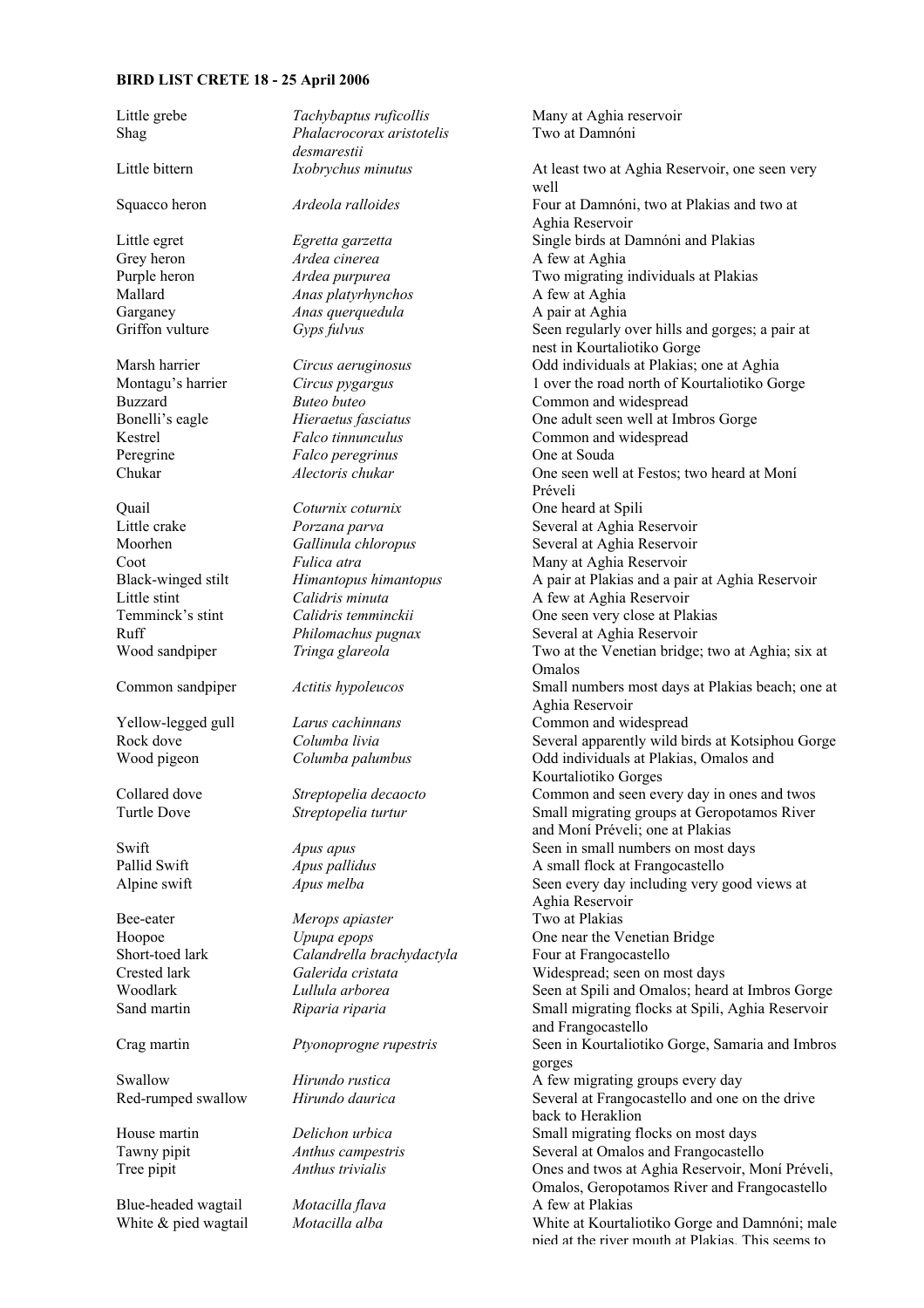Blue rock thrush *Monticola solitarius* Ones and twos in Kourtaliotiko Gorge and other

Blackbird *Turdus merula* Widespread; seen on most days Cetti's warbler *Cettia cetti Action Cettia cetti* **Heard on most days in damp and scrubby places;** 

Raven *Corvus corax* Seen in gorges and mountainous areas; a flock of

Ortolan bunting *Emberiza hortulana* Two at Spili

Wren *Troglodytes troglodytes* One at Kourtaliotiko Gorge Whinchat *Saxicola rubetra* Six at Plakias Stonechat *Saxicola torquata* Seen well on most days **Wheatear** *Oenanthe oenanthe* Several at Omalos Black-eared wheatear *Oenanthe hispanica* Individuals in Kourtaliotiko Gorge and Moní

Sardinian warbler *Sylvia melanocephala* Common and widespread Blackcap *Sylvia atricapilla* Migrating individuals seen or heard at Spili,

Wood warbler *Phylloscopus sibilatrix* Two at Moní Préveli Pied flycatcher *Ficedula hypoleuca* Several at Moní Préveli and one at Imbros Gorge Blue tit *Parus caeruleus* Common and widespread Great tit *Parus major* Common and widespread Golden oriole *Oriolus oriolus* Two at Plakias; excellent views of several males

Woodchat shrike *Lanius senator* Individuals at Spili, Venetian Bridge and Plakias Jay *Garrulus glandarius* One at Omalos Chough *Pyrrhocorax pyrrhocorax* Good views at Samariá gorge Jackdaw *Corvus monedula* Common in Kourtaliotiko and other gorges Hooded crow *Corvus corone cornix* Common and widespread

Italian sparrow *Passer italiae* Common and widespread Chaffinch *Fringilla coelebs* Common and widespread Serin *Serinus serinus* One in Spili town Greenfinch *Carduelis chloris* Common and widespread Goldfinch *Carduelis carduelis* Common and widespread Linnet *Carduelis cannabina* A few at Spili, Aghia and Imbros Gorge Cirl bunting *Emberiza cirlus* A singing male at Kotsiphou Gorge and one at

Corn bunting *Miliaria calandra* A singing male at Spili; often seen on journeys

# MAMMALS, AMPHIBIANS AND REPTILES

Eastern hedgehog *Erinaceus concolor* One road casualty on the way to Festos Serotine bat *Eptesicus serotinus* One at Moní Préveli Pipistrelle *Pipistrellus sp* A few at Rethimnon Ship (black) rat *Rattus rattus* Several athletic individuals at Rethimnon and a road casualty near Plakias Beech marten *Martes fiona* One carrying its young by the Geropotamos River; several road casualties **Badger** *Meles meles* **One road casualty One road casualty** Wild Goat (Kri-kri) *Capra aegagrus* A male at Samariá Gorge Common Tree frog *Hyla arborea* Heard at Aghia Reservoir Balkan terrapin *Mauremys caspica* Several at Aghia Reservoir<br>Balkan green lizard *Lacerta trilineata* Two at Aghia Reservoir Lacerta trilineata Two at Aghia Reservoir Erhard's wall lizard *Podarcis erhardii* Seen at Spili, Aghia Reservoir and Frangocastello

## BUTTERFLIES AND OTHER INSECTS AND INVERTEBRATES

Scarce swallowtail *Iphiclidespodalirius* Plakias and Festos Cretan festoon *Zerynthia cerisyi f cretica* Kourtaliotiko Gorge Large white *Pieris brassicae* Plakias Dappled white *Euchloë ausonia* Spili and Moní Préveli Clouded yellow *Colias crocea* Plakias

Swallowtail *Papilio machaon* Festos and Aghia Reservoir

be a regular spot for this race

one seen well near Plakias

sixteen at Imbros Gorge

Moní Préveli, Aghia Reservoir and Plakias

Préveli

rocky places

at Festos

Omalos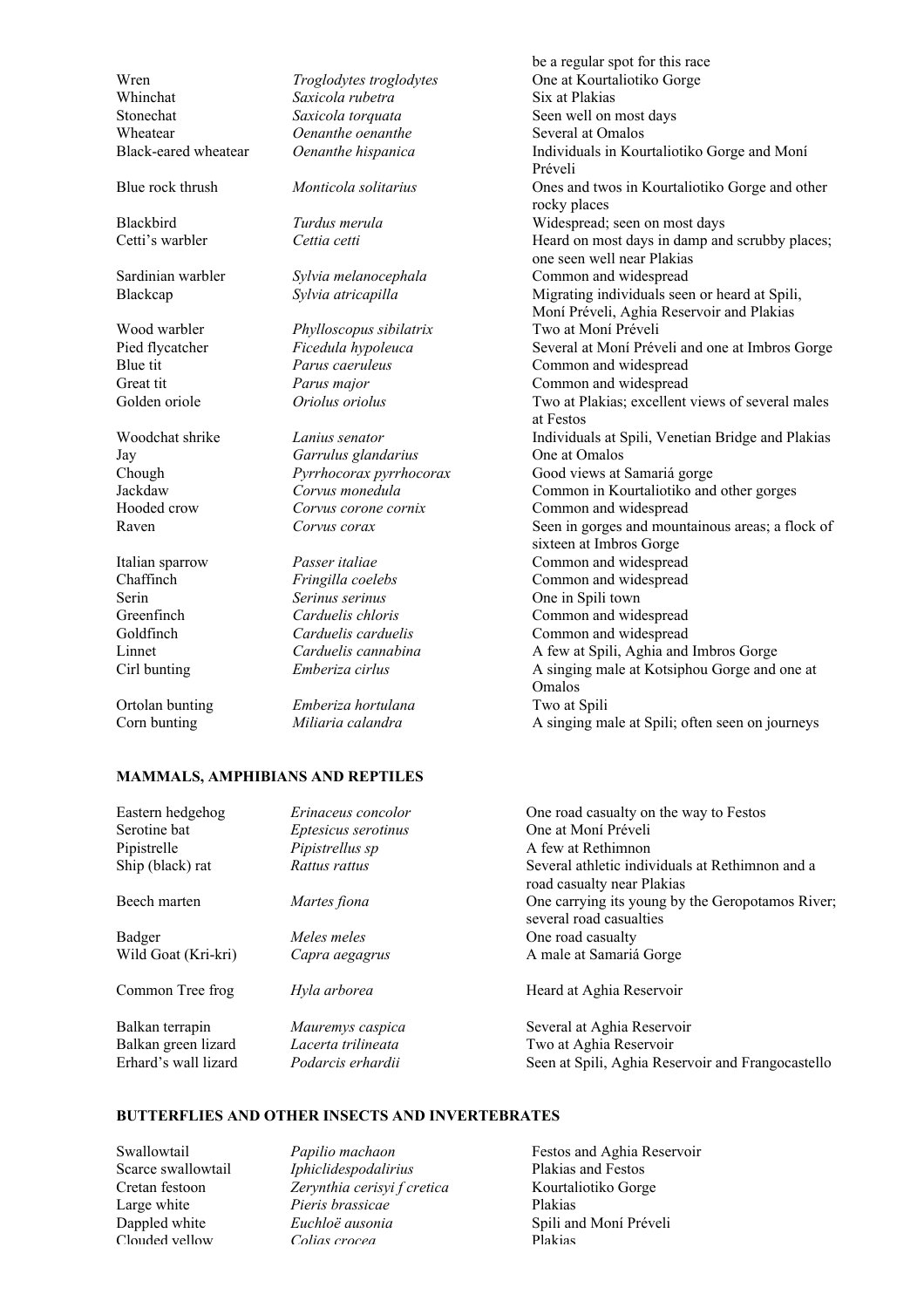Cleopatra *Gonepteryx cleopatra* Festos Southern comma *Polygonia egea* Festos Painted lady *Cynthia cardui* Frangocastello Red admiral *Vanessa atalanta* Moní Préveli Wall brown *Lasiommata megera* Brown argus *Aricia agestis* Plakias

Speckled wood *Pararge aegeria* Plakias, Spili and Moní Préveli Small copper *Lycaena phlaeas* Festos and Frangocastello Holly blue *Celastrina argiolus* Plakias and Kourtaliotiko Gorge

#### OTHER INSECTS

| Flower chafer          | Oxythyrea funesta      | Plakias                               |
|------------------------|------------------------|---------------------------------------|
| Violet Carpenter-bee   | Xylocopa violacea      | Plakias, Spili, Venetian Bridge, etc. |
| Tawny mining bee       | Andrena fulva          | Plakias and Moni Préveli              |
| <b>Egyptian Locust</b> | Anacridium aegyptiacum | Plakias and Frangocastello            |
| Nosed grasshopper      | Acrida ungarica        | Plakias, Spili and Frangocastello     |
| Firebug                | Pyrrhocoris apterus    | Plakias                               |
| Red-winged Grasshopper | Oedipoda germanica     | Plakias                               |
| Seven-spot ladybird    | Coccinella 7-punctata  | Plakias and Spili                     |
| Shield bug (Millwall   | Graphosoma italicum    | Kourtaliotiko Gorge                   |
| bug)                   |                        |                                       |
| Devil's coach horse    | Staphylinus olens      | <b>Spili</b>                          |
| Honey bee              | Apis mellifera         | Festos                                |
|                        |                        |                                       |

# OTHER INVERTEBRATES

Freshwater Crab *Potamon potamios* One crossing the road near Plakias and a few in the river at the Venetian Bridge

## PLANT LISTS

The following list comprises the more obvious plants seen and identified during the week. Key and nomenclature: Latin names of plants generally follow those used in Flora of the Cretan Area (Turland et al. 1993); any alternative names in common usage are given in brackets. English names are given only where one is in general use. Localities are not given: special plants in special places are mentioned in the text. \* Endemic to Crete

# Introduced and not native to Crete and cultivated or planted species

// New to Honeyguide records in 2006

#### FERNS AND ALLIES

Adiantum capillus-veneris Maidenhair Fern Ceterach officinarum Rustyback Fern Cheilanthes acrosticta (maderensis) Equisetum ramosissimum Pteridium aquilinum Bracken Selaginella denticulata Mediterranean Club-moss

## CONIFERS

Cupressaceae - Cypress Family Cupressus sempervirens horizontalis Cypress C. sempervirens sempervirens Funeral Cypress Juniperus oxycedrus ssp. macrocarpa Pinaceae - Pine Family #Araucaria araucana Norfolk Island Pine Pinus brutia

# FLOWERING PLANTS

Dicotyledons Aceraceae - Maple Family Acer sempervirens Aizoaceae - Mezembryanthemum Family # Carpobrotus edulis Hottentot Fig Anacardiaceae - Pistachio Family Pistacia lentiscus Mastic Tree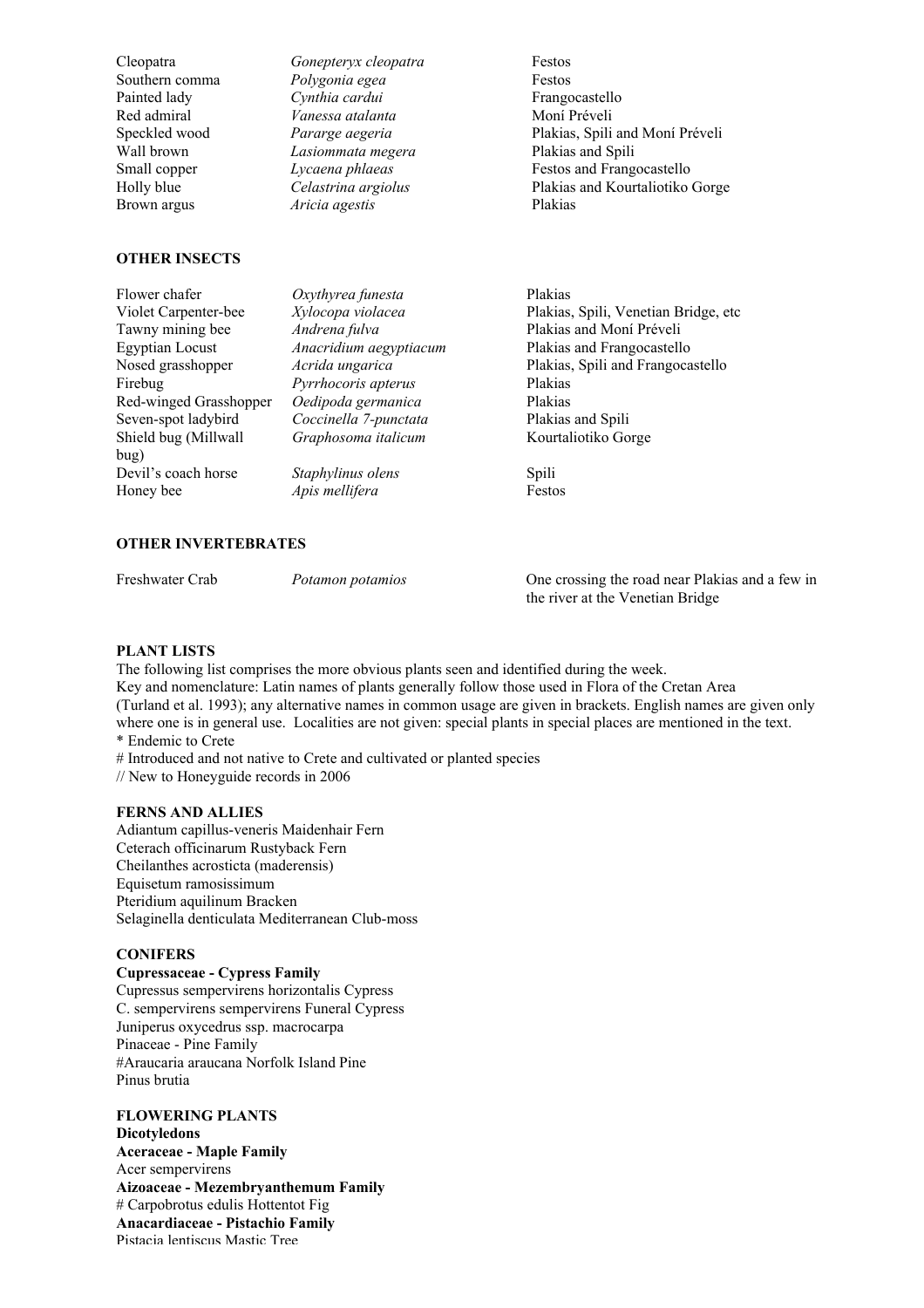P. terebinthus Turpentine Tree Apiaceae - Carrot Family Crithmum maritimum Rock Samphire Daucus carota Wild Carrot Eryngium campestre Field Eryngo Ferula communis Giant Fennel Foeniculum vulgare Fennel Lagoecia cuminoides Oenanthe pimpinelloides Corky-fruited Water-dropwort Pseudorlaya pumila Scandix pecten-veneris Shepherd's Needle Smyrnium perfoliatum Perfoliate Alexanders Tordylium apulum Mediterranean Hartwort Apocynaceae - Oleander Family Nerium oleander Oleander Araliaceae - Ivy Family Hedera helix Ivy Asteraceae - Daisy Family Anthemis chia Anthemis rigida ssp. rigida Rayless Chamomile Asteriscus (Pallenis) spinosus Bellis annua Annual Daisy //Bellis perennis Daisy Bubonium (Astericus) aquaticum Yellow Sea Aster Calendula arvensis Field Marigold Carlina corymbosa \*Centaurea idaea Chrysanthemum coronarium Crown Daisy Chrysanthemum segetum Corn Marigold \*Crepis cretica Crupina crupinastrum Dittrichia viscosa Filago (Evax) pygmaea F. pyramidata Broad-leaved Cudweed Galactites tomentosa Mediterranean Thistle Geropogon (Tragopogon) hybridus Helichrysum (stoechas ssp.) barrelieri Curry-plant Leontodon tuberosus Notobasis syriaca \*Onopordum bracteatum ssp. creticum Phagnalon graecum Shrubby Cudweed Picnomon acarna Ptilostemon chamaepeuce Reichardia picroides Scorzonera cretica Cretan Viper's-grass Senecio vulgaris Groundsel Silybum marianum Milk Thistle Tolpis barbata Tragopogon sinuatus (porrifolius) Salsify Berberidaceae - Barberry Family Berberis cretica Boraginaceae - Borage Family Anchusa hybrida (undulata) A. italica (azurea) Large Blue Alkanet Borago officinalis Borage Cerinthe major Honeywort Cynoglossum columnae C. creticum Blue Hound's-tongue Echium angustifolium Narrow-leaved Bugloss E. arenarium E. italicum Pale Bugloss E. plantagineum Purple Viper's-bugloss Myosotis incrassata Onosma graecum Golden-drops Symphytum creticum (Procopiania cretica) Cretan gorge comfrey Brassicaceae - Cabbage Family Aethionema saxatile Burnt Candytuft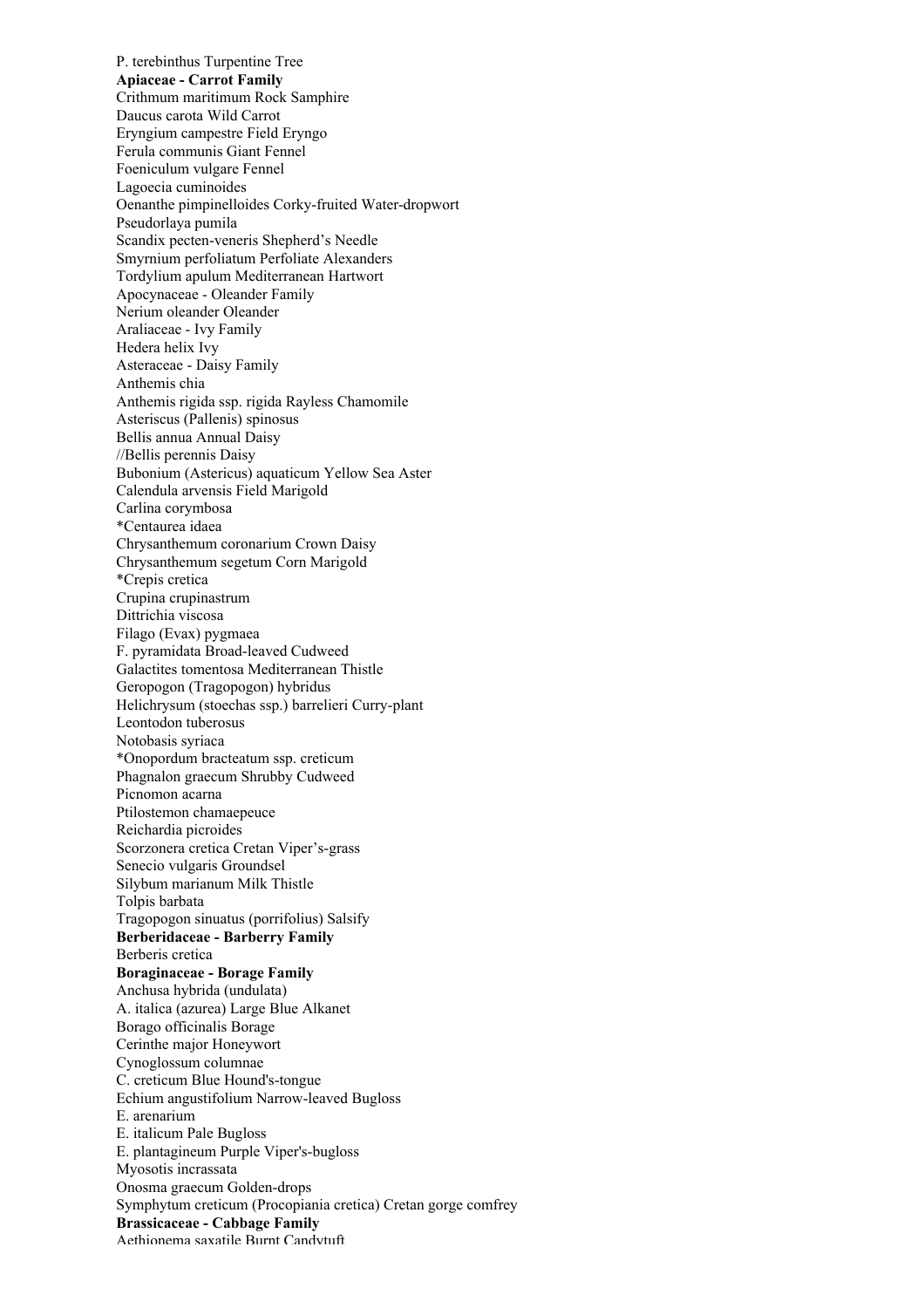Arabis verna Spring Rock-cress Aubrieta deltoidea Aubrieta Biscutella didyma Buckler Mustard Brassica nigra Black Mustard Cakile maritima Sea-rocket Capsella bursa-pastoris Shepherd's-purse Erophila verna Whitlow-grass Eruca sativa Erucaria hispanica Hirschfeldia incana Hoary Mustard Matthiola tricuspidata Three-horned Stock \*Ricotia cretica Ricotia Sinapis arvensis Charlock Cactaceae - Cactus Family # Opuntia ficus-barbarica (O. ficus-indica) Prickly Pear Campanulaceae - Bellflower Family Campanula erinus \* Petromarula pinnata Cretan Wall Lettuce \*Solenopsis minuta ssp. annua (Laurentia gasparrinii) Capparaceae - Caper Family Capparis spinosa Caryophyllaceae - Pink Family Arenaria muralis Cerastium comatum \*C. scaposum Herniaria hirsuta Petrorhaghia velutina (Kohlrauschia velutina) Silene colorata S. gallica Small-flowered Catchfly S. noctiflora Night-flowering Catchfly S. vulgaris Bladder Campion Chenopodiaceae - Spinach Family Atriplex halimus Shrubby Orache Cistaceae - Rockrose Family Cistus (incanus ssp.) creticus Cretan Cistus C. salvifolius Sage-Leaved Cistus Fumana thymifolia Thyme-leaved Fumana Tuberaria guttata Spotted Rock-rose Clusiaceae – St John's-wort Family Hypericum empetrifolium ssp. empetrifolium Shrubby St. John's-wort Convolvulaceae - Bindweed Family Convolvulus althaeoides Mallow-leaved Bindweed Crassulaceae - Stonecrop Family Crassula alata Sedum litoreum \*S. praesidis S. rubens Umbilicus parviflorus Small-Flowered Navelwort Cucurbitaceae – Cucumber Family //Ecballium elaterium Squirting cucumber //Bryonia cretica ssp cretica Cretan white bryony Dipsacaceae - Scabious Family Knautia dipsacifolia Ericaceae - Heather Family Arbutus unedo Strawberry-tree Erica arborea Tree-heath Euphorbiaceae - Spurge Family Euphorbia acanthothamnos Greek Spiny Spurge E. characias Mediterranean Spurge E. dendroides Tree Spurge E. helioscopia Sun Spurge E. paralias Sea Spurge # Ricinus communis Castor Oil Plant Mercurialis annua Annual Mercury Fabaceae - Pea Family # Acacia spp. Mimosa Anagyris foetida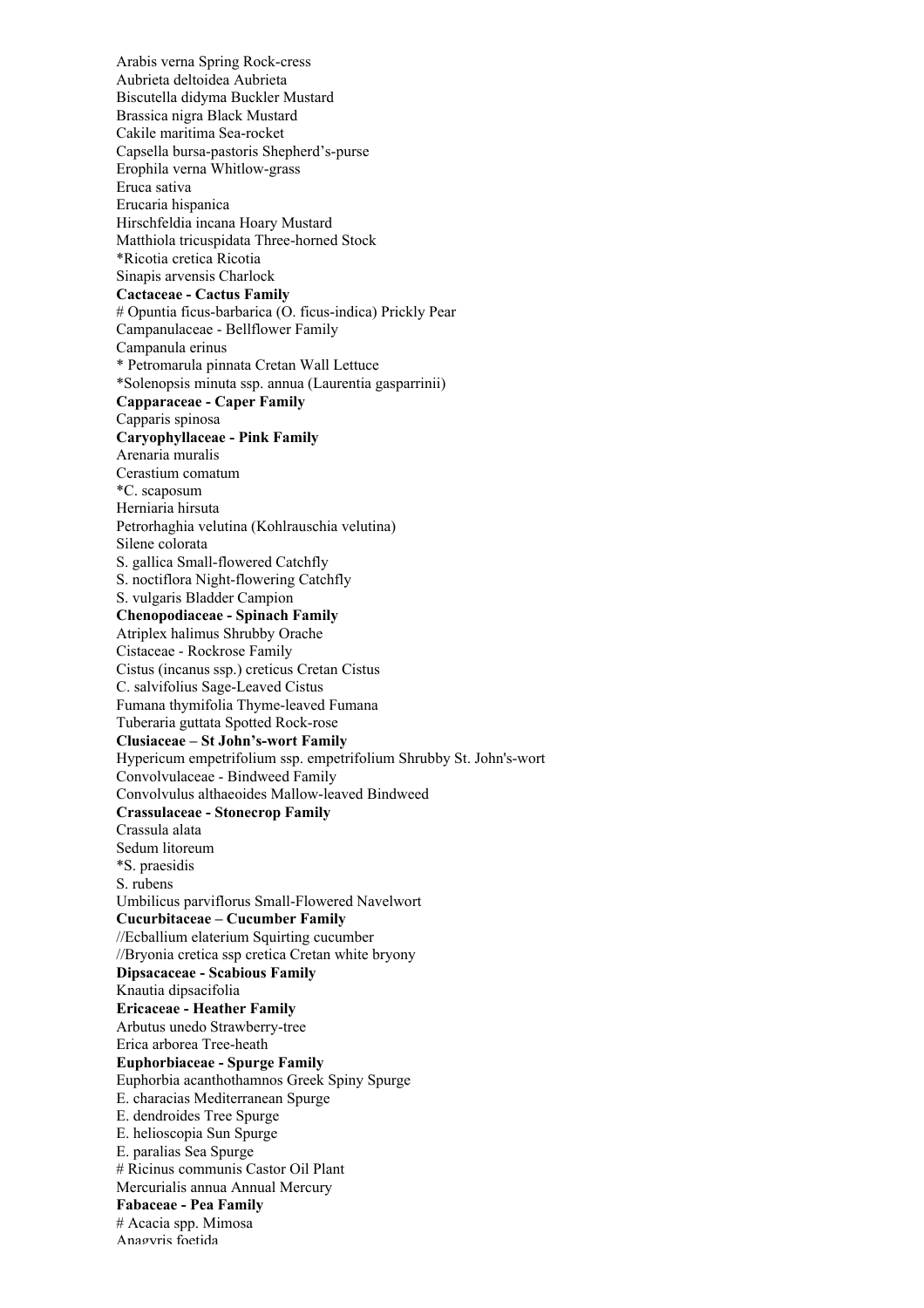Anthyllus hermanniae Anthyllus vulneraria ssp..rubriflora Red Kidney Vetch Astragalus angustifolius Bituminaria (Psoralea) bituminosa Pitch Trefoil Calicotome villosa Hairy Thorny Broom #Cercis siliquastrum Judas Tree Ceratonia siliqua Carob Tree Coronilla scorpioides Scorpion-vetch \* Ebenus cretica Shrubby Sainfoin (Cretan Ebony) Genista acanthoclada Hymenocarpus circinnatus Disk Trefoil Lathyrus setifolius Lotus halophilus L. peregrinus Lupinus micranthus Hairy Lupin Medicago arabica Spotted Medick M. disciformis M. littoralis M. lupulina Black Medick M. marina Sea Medick M. orbicularis Large Disk Medick M. polymorpha Toothed Medick Melilotus sulcatus Onobrychis aequidentata O. caput-galli Cock's-comb Sainfoin Ononis reclinata Small Rest-harrow O. viscosa Robina pseudoacacia False acacia Securigera (Coronilla) cretica Cretan Crown Vetch S. securidaca Spartium junceum Spanish Broom Tetragonolobus purpureus Asparagus Pea Trifolium angustifolium T. campestre Hop Trefoil //T. fragiferum T. nigrescens T. resupinatum Reversed Clover T. stellatum Starry Clover T. tomentosum Woolly Trefoil T. uniflorum One-Flowered Clover Trigonella balansae Tripodion (Anthyllis) tetraphyllum Bladder Vetch Vicia bithynica Bithynian Vetch V. hybrida Hairy Yellow Vetchling V. lathyroides Spring Vetch V. lutea Yellow Vetch V. sativa Common Vetch V. villosa Fodder Vetch Fagaceae - Oak Family //Quercus ilex Quercus coccifera Kermes Oak Fumariaceae - Fumitory Family Fumaria macrocarpa Gentianaceae - Gentian Family Blackstonia perfoliata Yellow-wort Centaurium maritimum Yellow Century C. pulchellum Lesser Century Geraniaceae - Geranium Family Erodium circutarium Common Stork's-bill E. gruinum Long-beaked Stork's-bill E. malacoides Geranium dissectum Cut-leaved Crane's-bill G. lucidum Shining Crane's-bill G. molle Dove's-foot Crane's-bill G. purpureum Little Robin G. rotundifolium Round-leaved Crane's-bill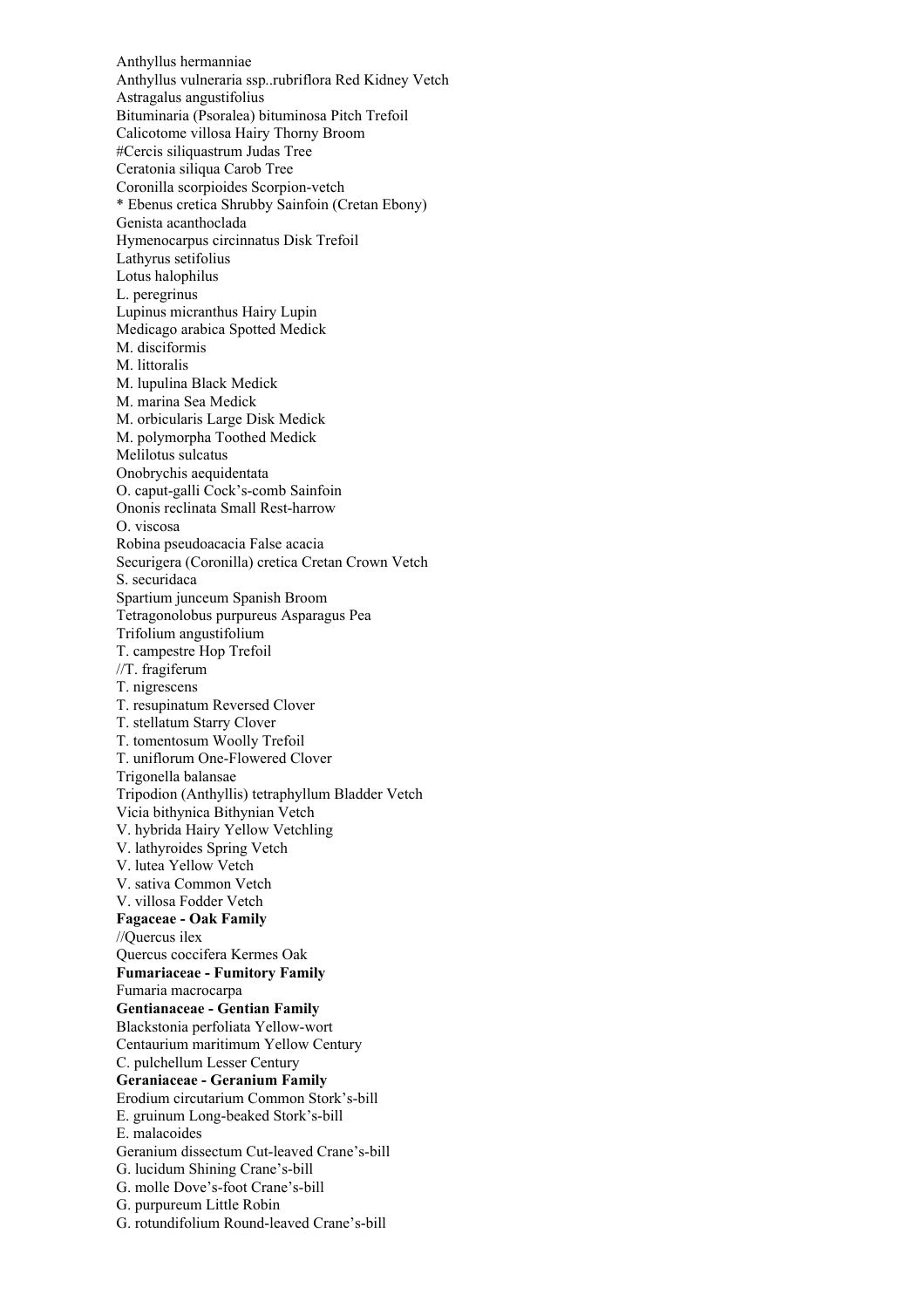Lamiaceae - Mint Family Ballota pseudodictanmus Coridothymus (Thymus) capitatus Shrubby Thyme Lamium amplexicaule Henbit Dead-nettle Lavandula stoechas French Lavender Marrubium vulgare White Horehound Mentha longifolia Phlomis fruticosa Jerusalem Sage \*P. lanata Prasium majus Salvia fruticosa Shrubby Sage S. verbenaca Wild Clary S. viridis Satureja (Micromeria) nervosa S. thymbra Savory Sideritis curvidens \*S. syriaca ssp. syriaca Stachys cretica S. spinulosa \*Scutellaria sieberi Teucrium microphyllum Linaceae - Flax Family Linum arboreum Tree Flax L. bienne Pale Flax L. strictum L. trigynum Lythraceae - Loosestrife Family //Lythrum hyssopifolia L. junceum Malvaceae - Mallow Family Lavatera bryoniifolia L. cretica Lesser Tree Mallow Malva cretica M. parviflora Small-flowered Mallow M. sylvestris Common Mallow Meliaceae - Persian Lilac family # Melia azedarach Indian Bead-tree (Persian Lilac) Moraceae - Fig Family Ficus carica Fig Myrtaceae - Myrtle Family Myrtus communis Common Myrtle Oleaceae - Olive Family #Jasminum fruticans Wild Jasmine Olea europaea Olive Phillyrea latifolia Orobanchaceae - Broomrape Family Orobanche lavandulacea O. pubescens O. ramosa Branched Broomrape Oxalidaceae - Sorrel Family # Oxalis pes-caprae Bermuda Buttercup Papaveraceae - Poppy Family Glaucium flavum Yellow Horned-poppy Papaver purpureomarginatum P. rhoeas Common Poppy Plantaginaceae - Plantain Family Plantago afra P. bellardii P. lagopus P. lanceolata Ribwort Plantain P. weldenii Platanaceae - PlaneFamily Platanus orientalis Oriental Plane Polygalaceae - Milkwort Family Polygala venulosa Eastern Milkwort Polygonaceae - Dock Family Emex sninosa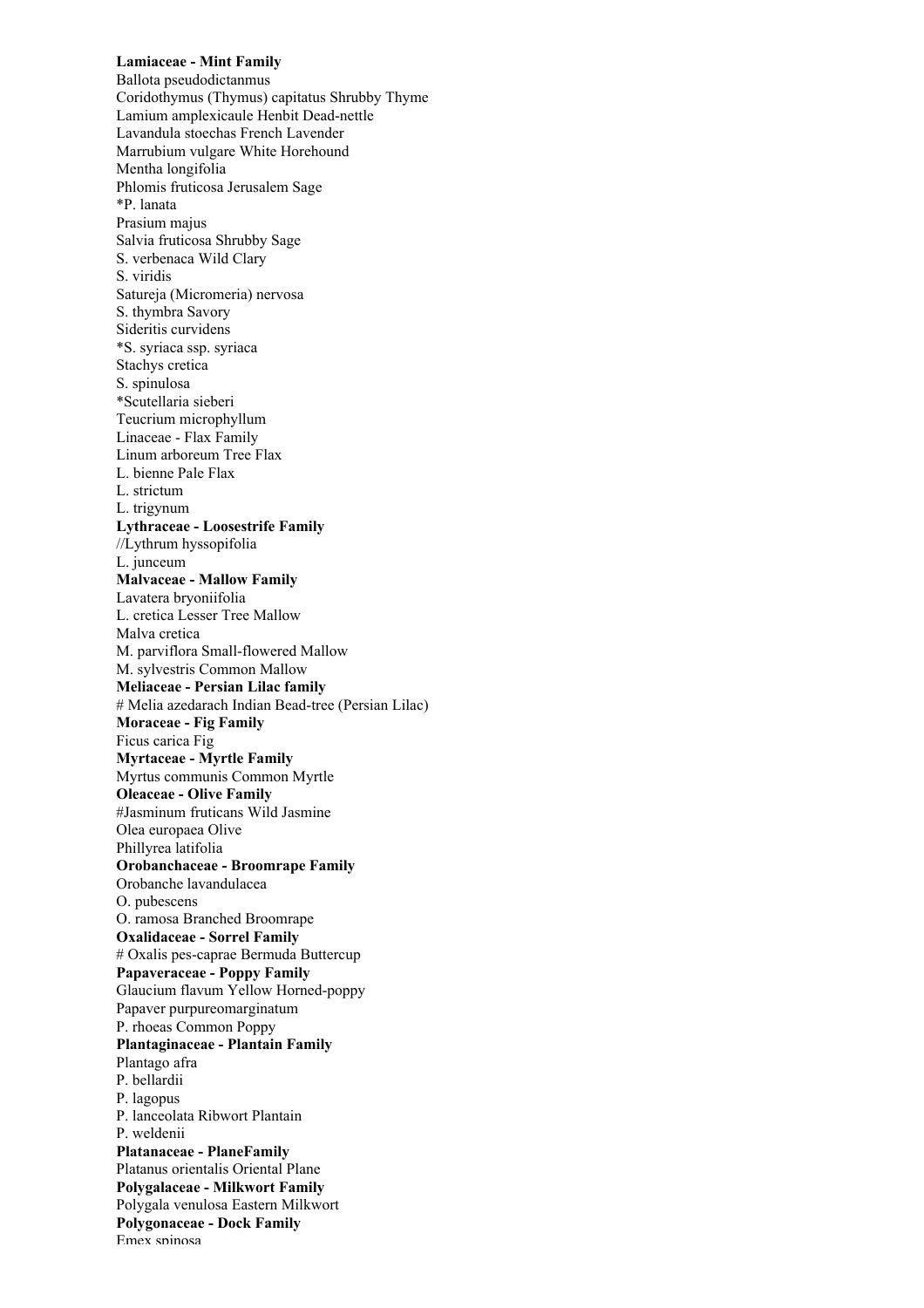Rumex bucephalophorus Primulaceae - Primrose Family Anagallis arvensis Scarlet Pimpernel \*Cyclamen creticum Cretan Cyclamen //Lysimachia serpyllifolia Punicaceae – Pomegranate Family #Punica granatum Pomegranate Ranunculaceae - Buttercup Family Adonis microcarpa Anemone coronaria Crown Anemone A. hortensis ssp. heldreichii Clematis cirrhosa Maiden's Bower Ranunculus asiaticus Turban Buttercup \*R. cupreus R. ficaria ssp. chrysocepahalus Lesser Celandine R. gracilis R. peltatus ssp. fucoides Pond Water-crowfoot Resedaceae - Mignonette Family Reseda alba White Mignonette Reseda lutea Wild Mignonette Rhamnaceae - Buckthorn Family Rhamnus lycioides Rosaceae - Rose Family Crataegus monogyna ssp. azarella Hawthorn #Eriobotrya japonica Loquat Prunus prostrata P. webbii Pyrus spinosa Almond-leaved Pear Rubus sanctus Bramble Sarcopterium spinosum Thorny Burnet Rubiaceae - Bedstraw Family Galium aparine Cleavers Rubia peregrina Wild Madder Sherardia arvensis Field Madder Valantia hispida Rutaceae - Rue Family # Citrus limon Lemon # Citrus sinensis Orange Ruta chalepensis Salicaceae - Willow Family #Populus nigra Black Poplar //Salix alba White willow Santalaceae- Sandalwood family Osyris alba Osyris Scrophulariaceae - Figwort Family Bellardia trixago Bellardia Linaria pelisseriana Jersey Toadflax Misopates orontium Lesser Snapdragon (Weasel's Snout) Parentucellia latifolia Parentucellia viscosa Yellow Bartsia Scrophularia lucida Shining Figwort Scrophularia peregrina Nettle-leaved Figwort \* Verbascum arcturus Hanging Mullein V. macrurum V. sinuatum V. spinosum Veronica cymbalaria Solanaceae - Nightshade Family Hyoscyamus albus White Henbane //Mandragora autumnalis Mandrake #Nicotiana glauca Styracaceae - Storax Family Styrax officinalis Storax Tamaricaceae - Tamarisk Family Tamarix smyrnensis Tamarisk Thymelaeaceae - Daphne Family Danhne sericea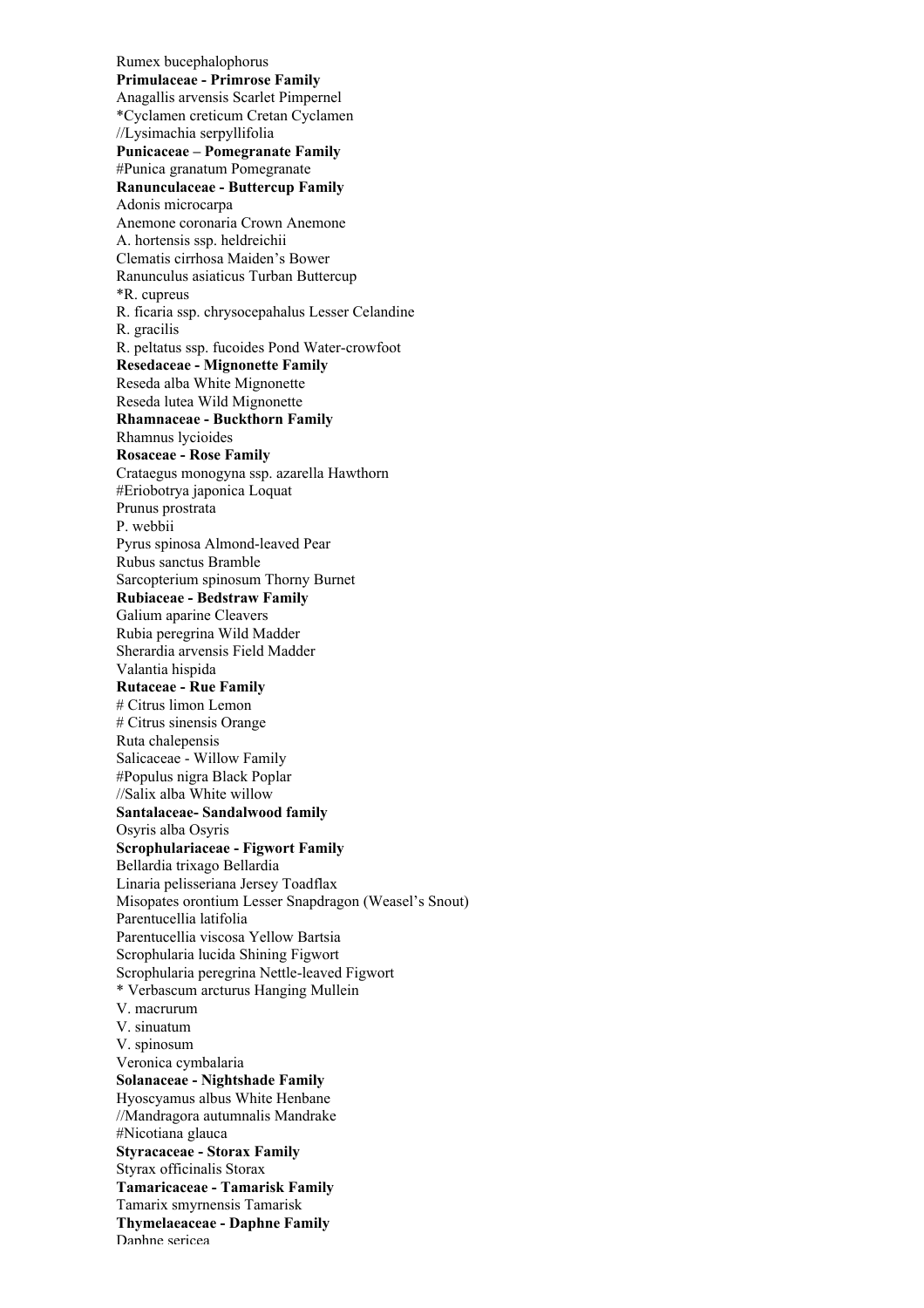Thymelaea hirsuta Ulmaceae - Elm Family Ulmus minor Small-leaved Elm Urticaceae - Nettle Family Parietaria judaica Pellitory of the Wall Urtica urens Annual Nettle U. pilulifera Roman Nettle Valerianaceae - Valerian Family Centranthus calcitrapae Fedia cornucopiae \*Valeriana asarifolia Cretan Valerian Valerianella coronata V. discoidea Verbenaceae - Vervain Family Vitex agnus-castus Chaste-tree Violaceae - Violet Family \*Viola cretica Vitaceae - Vine Family Vitus vinifera Grape Vine Monocotyledons Agavaceae - Agave Family # Agave americana Century Plant Amaryllidaceae - Daffodil Family Narcissus tazetta Pancratium maritimum Sea Daffodil Araceae - Arum Family Arisarum vulgare Friar's Cowl Arum concinnatum A. creticum Cretan Arum Dracunculus vulgaris Dragon Arum Arecaceae – Palm Family #Phoenix canariensis Date Palm P. theophrasti Cretan Palm Cyperaceae - Sedge Family Carex divulsa Grey Sedge C. otrubae False Fox-sedge Cladium mariscus Saw-sedge Cyperus longus Galingale Scirpoides holoschoenus Round-headed Club-rush Iridaceae - Iris Family Gladiolus italicus Field Gladiolus Gynandriris (Moraea) sisyrinchium Barbary Nut Hermodactylus tuberosus Widow Iris \*Iris cretensis Iris pseudocorus Yellow Flag Juncaceae - Rush Family Juncus heldreichianus Liliaceae - Lily Family Allium nigrum A. roseum Rose Garlic A. subhirsutum Asparagus aphyllus Asphodeline lutea Yellow Asphodel Asphodelus ramosus (aestivus) Common Asphodel Charybdis (Drimia, Urginea) maritima Sea Squill Gagea chrysantha G. graeca Muscari comosum Tassel Hyacinth \*M. spreitzenhoferi Ornithogalum exscapum O. narbonense Smilax aspera Common Smilax \*Tulipa bakeri \*T. doerfleri T. rupestris //T. saxatilis